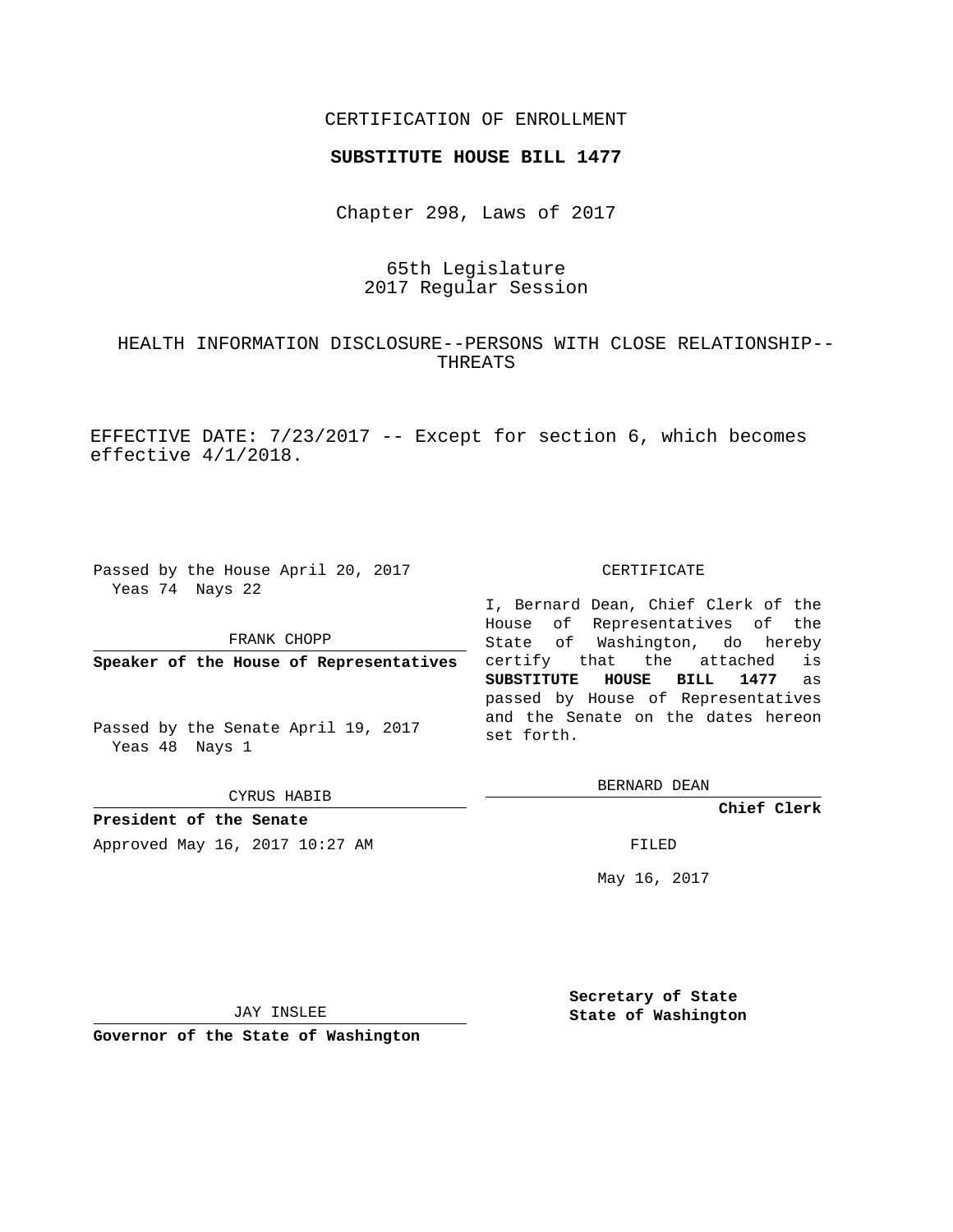#### **SUBSTITUTE HOUSE BILL 1477**

AS AMENDED BY THE SENATE

Passed Legislature - 2017 Regular Session

## **State of Washington 65th Legislature 2017 Regular Session**

**By** House Health Care & Wellness (originally sponsored by Representatives Kilduff, Muri, Lytton, Stambaugh, Orwall, McDonald, Robinson, Lovick, Goodman, Sells, Appleton, and Fey)

READ FIRST TIME 02/17/17.

 AN ACT Relating to disclosure of health-related information with persons with a close relationship with a patient; amending RCW 70.02.050, 70.02.200, 70.02.220, and 70.02.230; reenacting and amending RCW 70.02.230; adding a new section to chapter 70.02 RCW; providing an effective date; and providing an expiration date.

6 BE IT ENACTED BY THE LEGISLATURE OF THE STATE OF WASHINGTON:

7 NEW SECTION. **Sec. 1.** A new section is added to chapter 70.02 8 RCW to read as follows:

 (1)(a) A health care provider or health care facility may use or disclose the health care information of a patient without obtaining an authorization from the patient or the patient's personal representative if the conditions in (b) of this subsection are met 13 and:

 (i) The disclosure is to a family member, including a patient's state registered domestic partner, other relative, a close personal friend, or other person identified by the patient, and the health care information is directly relevant to the person's involvement with the patient's health care or payment related to the patient's 19 health care; or

20 (ii) The use or disclosure is for the purpose of notifying, or 21 assisting in the notification of, including identifying or locating,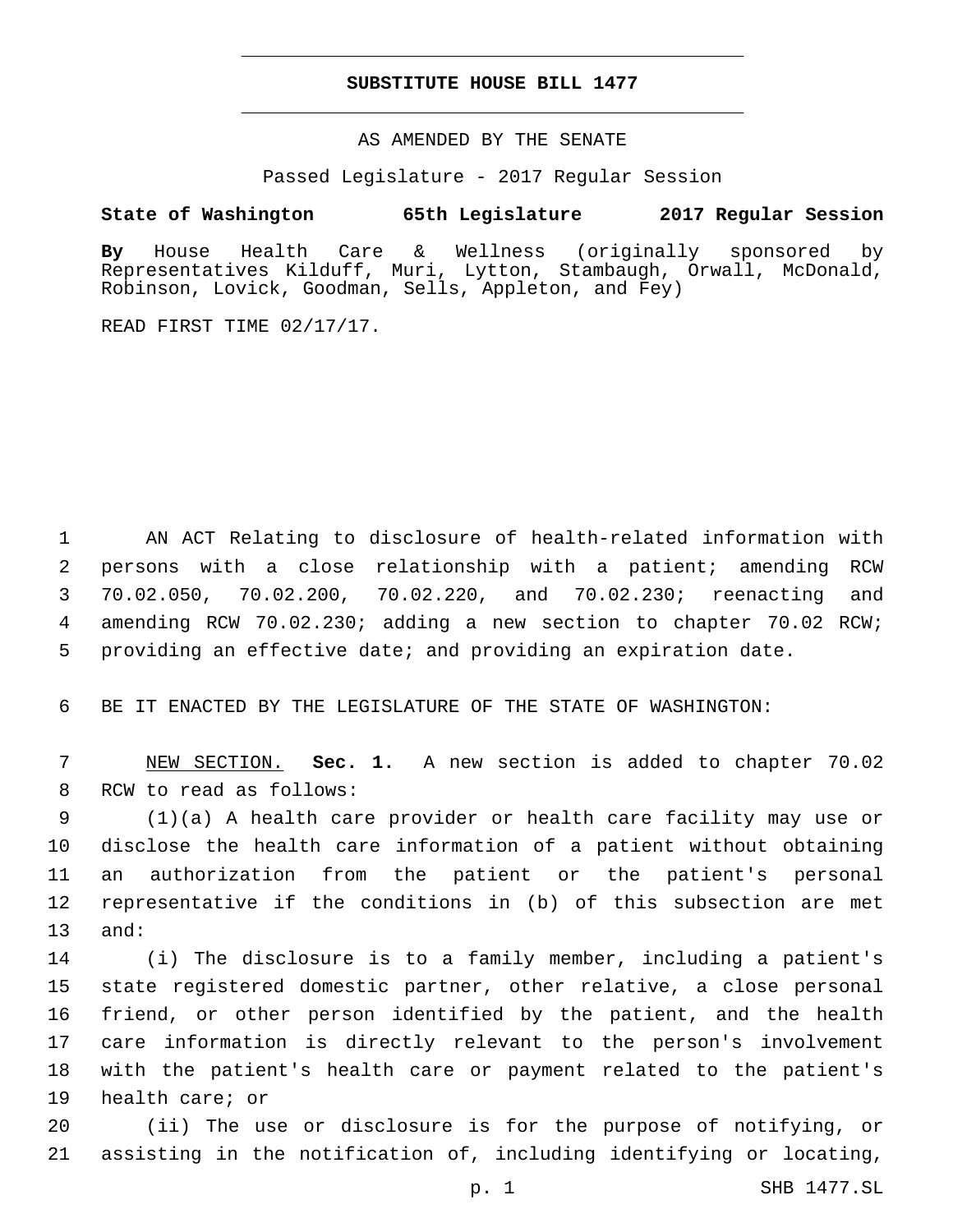a family member, a personal representative of the patient, or another person responsible for the care of the patient of the patient's location, general condition, or death.3

 (b) A health care provider or health care facility may make the uses and disclosures described in (a) of this subsection if:

 (i) The patient is not present or obtaining the patient's authorization or providing the opportunity to agree or object to the use or disclosure is not practicable due to the patient's incapacity or an emergency circumstance, the health care provider or health care facility may in the exercise of professional judgment, determine whether the use or disclosure is in the best interests of the patient and, if so, disclose only the health care information that is directly relevant to the person's involvement with the patient's health care or payment related to the patient's health care; or

 (ii) The patient is present for, or otherwise available prior to, the use or disclosure and has the capacity to make health care decisions, the health care provider or health care facility may use or disclose the information if it:

19 (A) Obtains the patient's agreement;

 (B) Provides the patient with the opportunity to object to the use or disclosure, and the patient does not express an objection; or

 (C) Reasonably infers from the circumstances, based on the exercise of professional judgment, that the patient does not object 24 to the use or disclosure.

 (2) With respect to information and records related to mental health services provided to a patient by a health care provider, the health care information disclosed under this section may include, to the extent consistent with the health care provider's professional 29 judgment and standards of ethical conduct:

(a) The patient's diagnoses and the treatment recommendations;

 (b) Issues concerning the safety of the patient, including risk factors for suicide, steps that can be taken to make the patient's 33 home safer, and a safety plan to monitor and support the patient;

 (c) Information about resources that are available in the community to help the patient, such as case management and support 36 groups; and

 (d) The process to ensure that the patient safely transitions to a higher or lower level of care, including an interim safety plan.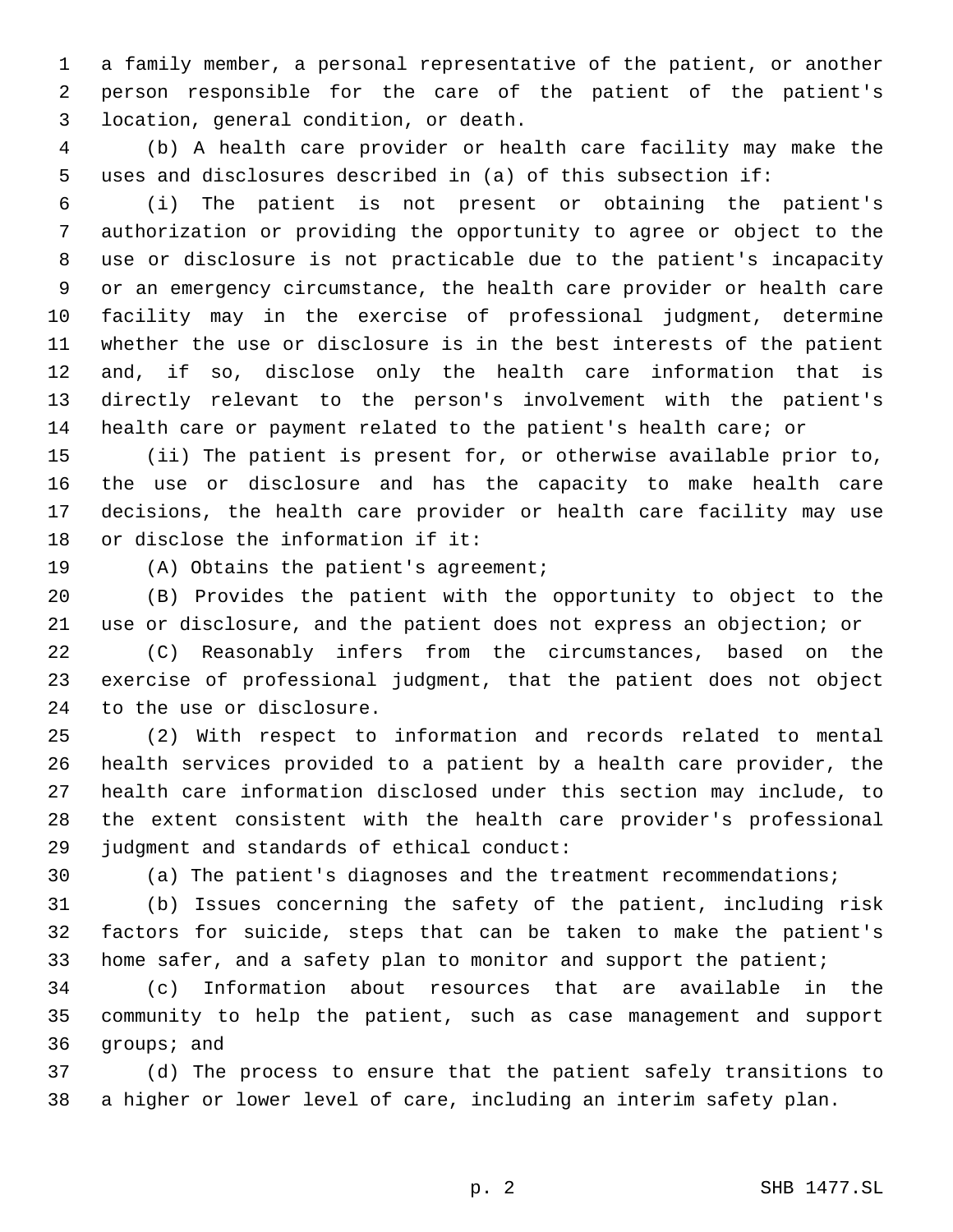(3) Any use or disclosure of health care information under this section must be limited to the minimum necessary to accomplish the 3 purpose of the use or disclosure.

 (4) A health care provider or health care facility is not subject to any civil liability for making or not making a use or disclosure in accordance with this section.6

 **Sec. 2.** RCW 70.02.050 and 2014 c 220 s 6 are each amended to 8 read as follows:

 (1) A health care provider or health care facility may disclose health care information, except for information and records related to sexually transmitted diseases which are addressed in RCW 70.02.220, about a patient without the patient's authorization to the extent a recipient needs to know the information, if the disclosure is:14

 (a) To a person who the provider or facility reasonably believes 16 is providing health care to the patient;

 (b) To any other person who requires health care information for health care education, or to provide planning, quality assurance, peer review, or administrative, legal, financial, actuarial services to, or other health care operations for or on behalf of the health care provider or health care facility; or for assisting the health care provider or health care facility in the delivery of health care and the health care provider or health care facility reasonably 24 believes that the person:

 (i) Will not use or disclose the health care information for any 26 other purpose; and

 (ii) Will take appropriate steps to protect the health care 28 information;

 (c) To any person if the health care provider or health care 30 facility ((reasonably)) believes, in good faith, that use or 31 disclosure ((will avoid or minimize an imminent danger)) is necessary to prevent or lessen a serious and imminent threat to the health or 33 safety of ((the patient or any other individual, however)) a person or the public, and the information is disclosed only to a person or persons reasonably able to prevent or lessen the threat, including the target of the threat. There is no obligation under this chapter 37 on the part of the provider or facility to so disclose((. The fact of admission to a provider for mental health services and all information and records compiled, obtained, or maintained in the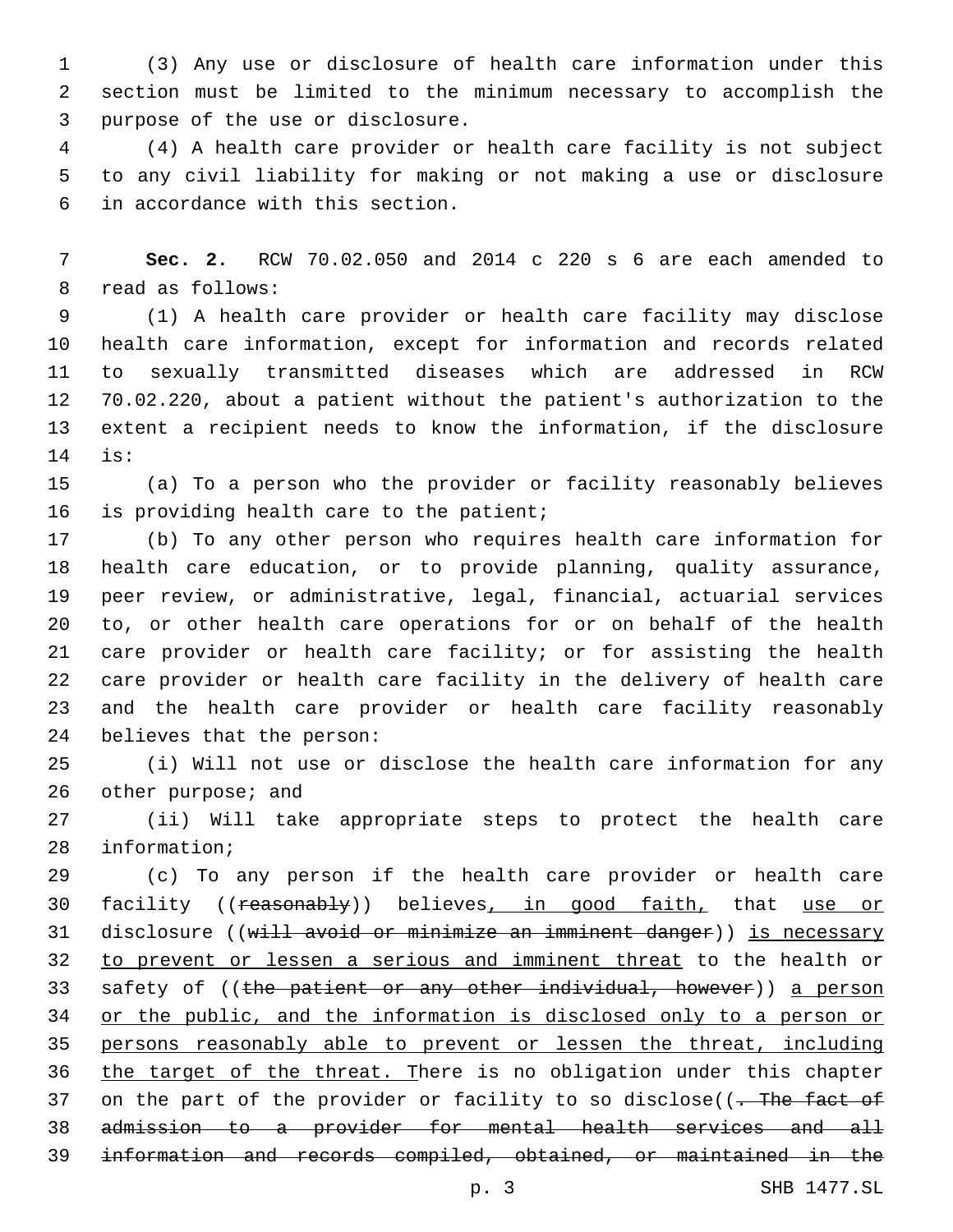course of providing mental health services to either voluntary or involuntary recipients of services at public or private agencies is not subject to disclosure unless disclosure is permitted in RCW 70.02.230)); or4

 (d) For payment, including information necessary for a recipient to make a claim, or for a claim to be made on behalf of a recipient for aid, insurance, or medical assistance to which he or she may be 8 entitled.

 (2) A health care provider shall disclose health care information, except for information and records related to sexually transmitted diseases, unless otherwise authorized in RCW 70.02.220, about a patient without the patient's authorization if the disclosure is:13

 (a) To federal, state, or local public health authorities, to the extent the health care provider is required by law to report health care information; when needed to determine compliance with state or federal licensure, certification or registration rules or laws, or to investigate unprofessional conduct or ability to practice with reasonable skill and safety under chapter 18.130 RCW. Any health care information obtained under this subsection is exempt from public inspection and copying pursuant to chapter 42.56 RCW; or

(b) When needed to protect the public health.

 **Sec. 3.** RCW 70.02.200 and 2015 c 267 s 7 are each amended to read as follows:24

 (1) In addition to the disclosures authorized by RCW 70.02.050 and 70.02.210, a health care provider or health care facility may disclose health care information, except for information and records related to sexually transmitted diseases and information related to mental health services which are addressed by RCW 70.02.220 through 70.02.260, about a patient without the patient's authorization, to:

 (a) Any other health care provider or health care facility reasonably believed to have previously provided health care to the patient, to the extent necessary to provide health care to the patient, unless the patient has instructed the health care provider or health care facility in writing not to make the disclosure;

 (b) ((Immediate family members of the patient, including a patient's state registered domestic partner, or any other individual with whom the patient is known to have a close personal relationship, if made in accordance with good medical or other professional

p. 4 SHB 1477.SL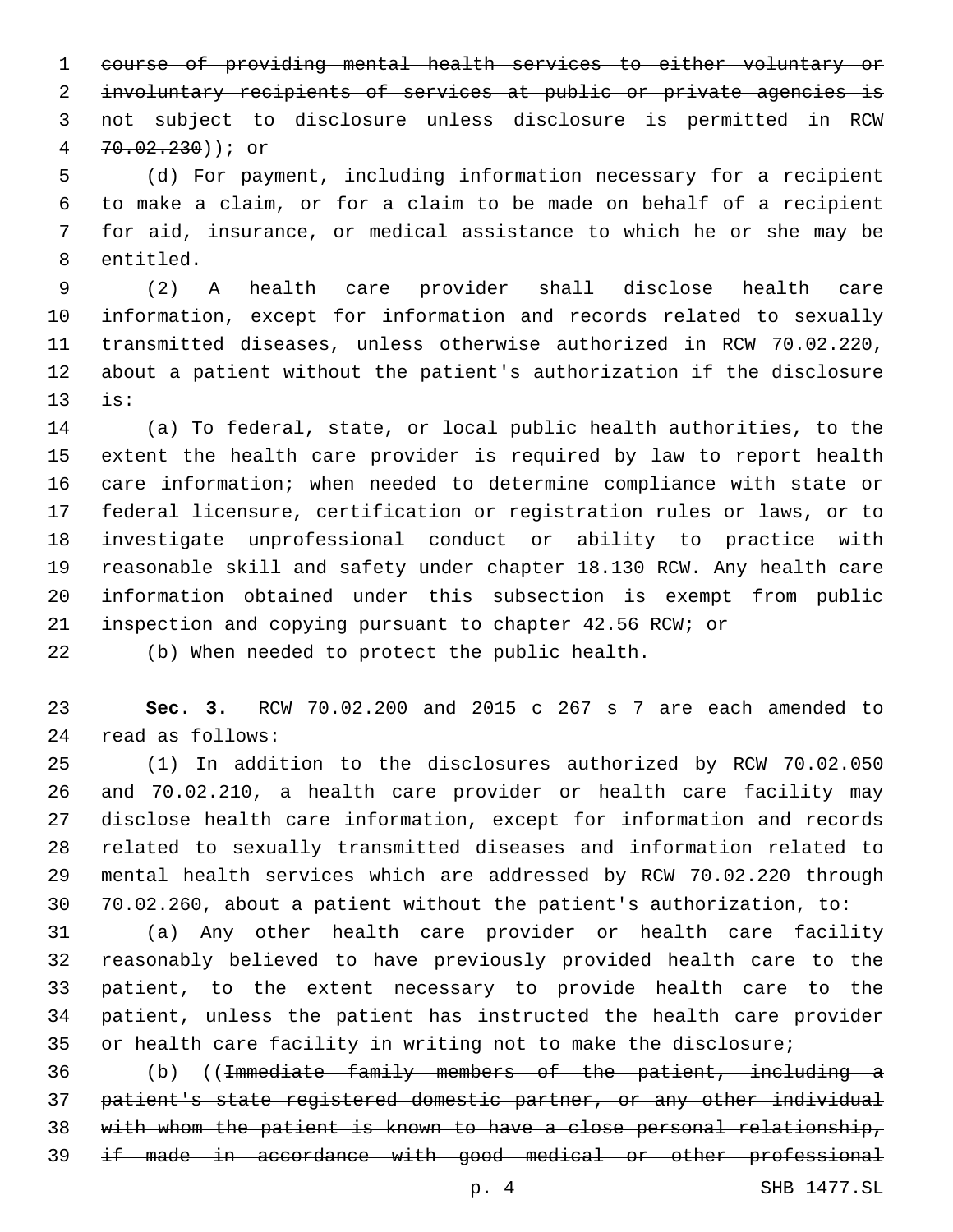practice, unless the patient has instructed the health care provider 2 or health care facility in writing not to make the disclosure;)) Persons under section 1 of this act if the conditions in section 1 of this act are met;

 (c) A health care provider or health care facility who is the successor in interest to the health care provider or health care facility maintaining the health care information;7

 (d) A person who obtains information for purposes of an audit, if 9 that person agrees in writing to:

 (i) Remove or destroy, at the earliest opportunity consistent with the purpose of the audit, information that would enable the 12 patient to be identified; and

 (ii) Not to disclose the information further, except to accomplish the audit or report unlawful or improper conduct involving fraud in payment for health care by a health care provider or 16 patient, or other unlawful conduct by the health care provider;

 (e) Provide directory information, unless the patient has instructed the health care provider or health care facility not to 19 make the disclosure;

 (f) Fire, police, sheriff, or other public authority, that brought, or caused to be brought, the patient to the health care facility or health care provider if the disclosure is limited to the patient's name, residence, sex, age, occupation, condition, diagnosis, estimated or actual discharge date, or extent and location of injuries as determined by a physician, and whether the patient was 26 conscious when admitted;

 (g) Federal, state, or local law enforcement authorities and the health care provider, health care facility, or third-party payor believes in good faith that the health care information disclosed constitutes evidence of criminal conduct that occurred on the premises of the health care provider, health care facility, or third-32 party payor;

 (h) Another health care provider, health care facility, or third- party payor for the health care operations of the health care provider, health care facility, or third-party payor that receives the information, if each entity has or had a relationship with the patient who is the subject of the health care information being requested, the health care information pertains to such relationship, and the disclosure is for the purposes described in RCW 70.02.010(17) 40 (a) and  $(b)$ ;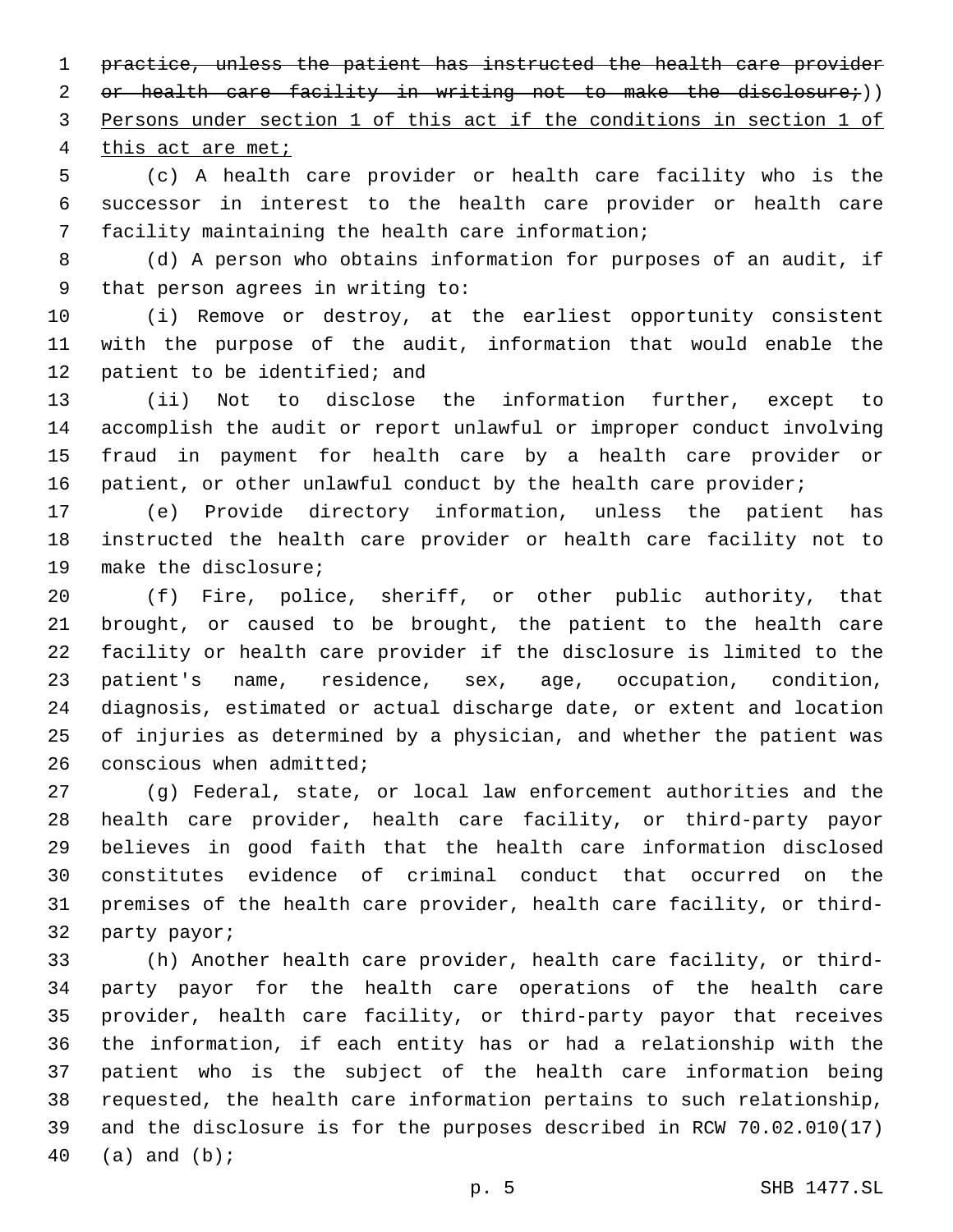(i) An official of a penal or other custodial institution in 2 which the patient is detained; and

 (j) Any law enforcement officer, corrections officer, or guard supplied by a law enforcement or corrections agency who is accompanying a patient pursuant to RCW 10.110.020, only to the extent the disclosure is incidental to the fulfillment of the role of the law enforcement officer, corrections officer, or guard under RCW 10.110.020.8

 (2) In addition to the disclosures required by RCW 70.02.050 and 70.02.210, a health care provider shall disclose health care information, except for information related to sexually transmitted diseases and information related to mental health services which are addressed by RCW 70.02.220 through 70.02.260, about a patient without 14 the patient's authorization if the disclosure is:

 (a) To federal, state, or local law enforcement authorities to the extent the health care provider is required by law;

 (b) To federal, state, or local law enforcement authorities, upon receipt of a written or oral request made to a nursing supervisor, administrator, or designated privacy official, in a case in which the patient is being treated or has been treated for a bullet wound, gunshot wound, powder burn, or other injury arising from or caused by the discharge of a firearm, or an injury caused by a knife, an ice pick, or any other sharp or pointed instrument which federal, state, or local law enforcement authorities reasonably believe to have been intentionally inflicted upon a person, or a blunt force injury that federal, state, or local law enforcement authorities reasonably believe resulted from a criminal act, the following information, if 28 known:

- 29 (i) The name of the patient;
- 30 (ii) The patient's residence;
- 31 (iii) The patient's sex;
- 32 (iv) The patient's age;
- 33 (v) The patient's condition;

 (vi) The patient's diagnosis, or extent and location of injuries 35 as determined by a health care provider;

(vii) Whether the patient was conscious when admitted;

 (viii) The name of the health care provider making the 38 determination in  $(b)(v)$ ,  $(vi)$ , and  $(vii)$  of this subsection;

 (ix) Whether the patient has been transferred to another 40 facility; and

p. 6 SHB 1477.SL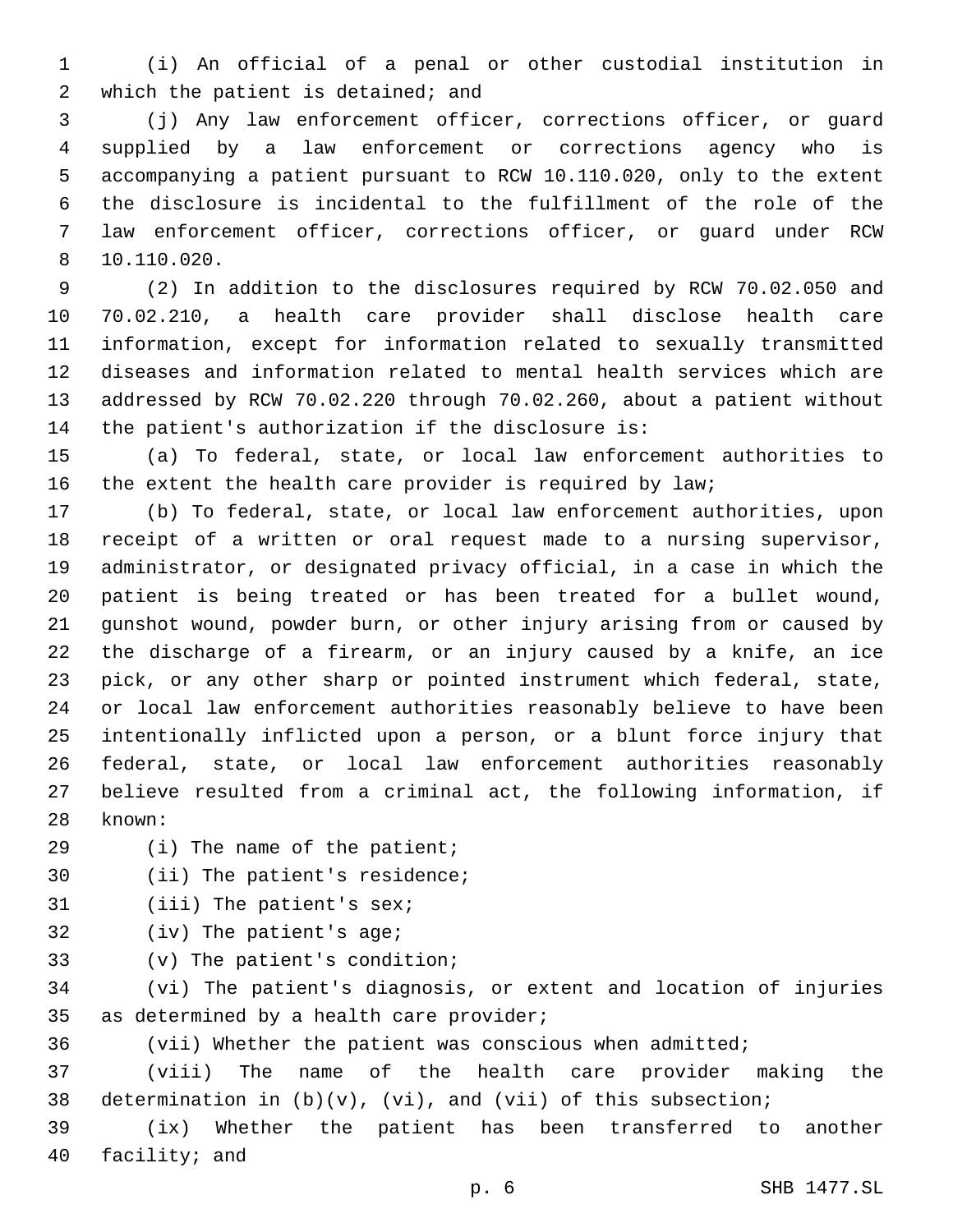(x) The patient's discharge time and date;1

 (c) Pursuant to compulsory process in accordance with RCW 70.02.060.3

 **Sec. 4.** RCW 70.02.220 and 2013 c 200 s 6 are each amended to 5 read as follows:

 (1) No person may disclose or be compelled to disclose the identity of any person who has investigated, considered, or requested a test or treatment for a sexually transmitted disease, except as authorized by this section, RCW 70.02.210, or chapter 70.24 RCW.

 (2) No person may disclose or be compelled to disclose information and records related to sexually transmitted diseases, 12 except as authorized by this section, RCW 70.02.210, section 1 of 13 this act, or chapter 70.24 RCW. A person may disclose information related to sexually transmitted diseases about a patient without the patient's authorization, to the extent a recipient needs to know the 16 information, if the disclosure is to:

 (a) The subject of the test or the subject's legal representative for health care decisions in accordance with RCW 7.70.065, with the exception of such a representative of a minor fourteen years of age 20 or over and otherwise competent;

 (b) The state public health officer as defined in RCW 70.24.017, a local public health officer, or the centers for disease control of the United States public health service in accordance with reporting requirements for a diagnosed case of a sexually transmitted disease;

 (c) A health facility or health care provider that procures, processes, distributes, or uses: (i) A human body part, tissue, or blood from a deceased person with respect to medical information regarding that person; (ii) semen, including that was provided prior to March 23, 1988, for the purpose of artificial insemination; or 30 (iii) blood specimens;

 (d) Any state or local public health officer conducting an investigation pursuant to RCW 70.24.024, so long as the record was obtained by means of court-ordered HIV testing pursuant to RCW 34 70.24.340 or 70.24.024;

 (e) A person allowed access to the record by a court order granted after application showing good cause therefor. In assessing good cause, the court shall weigh the public interest and the need for disclosure against the injury to the patient, to the physician-patient relationship, and to the treatment services. Upon the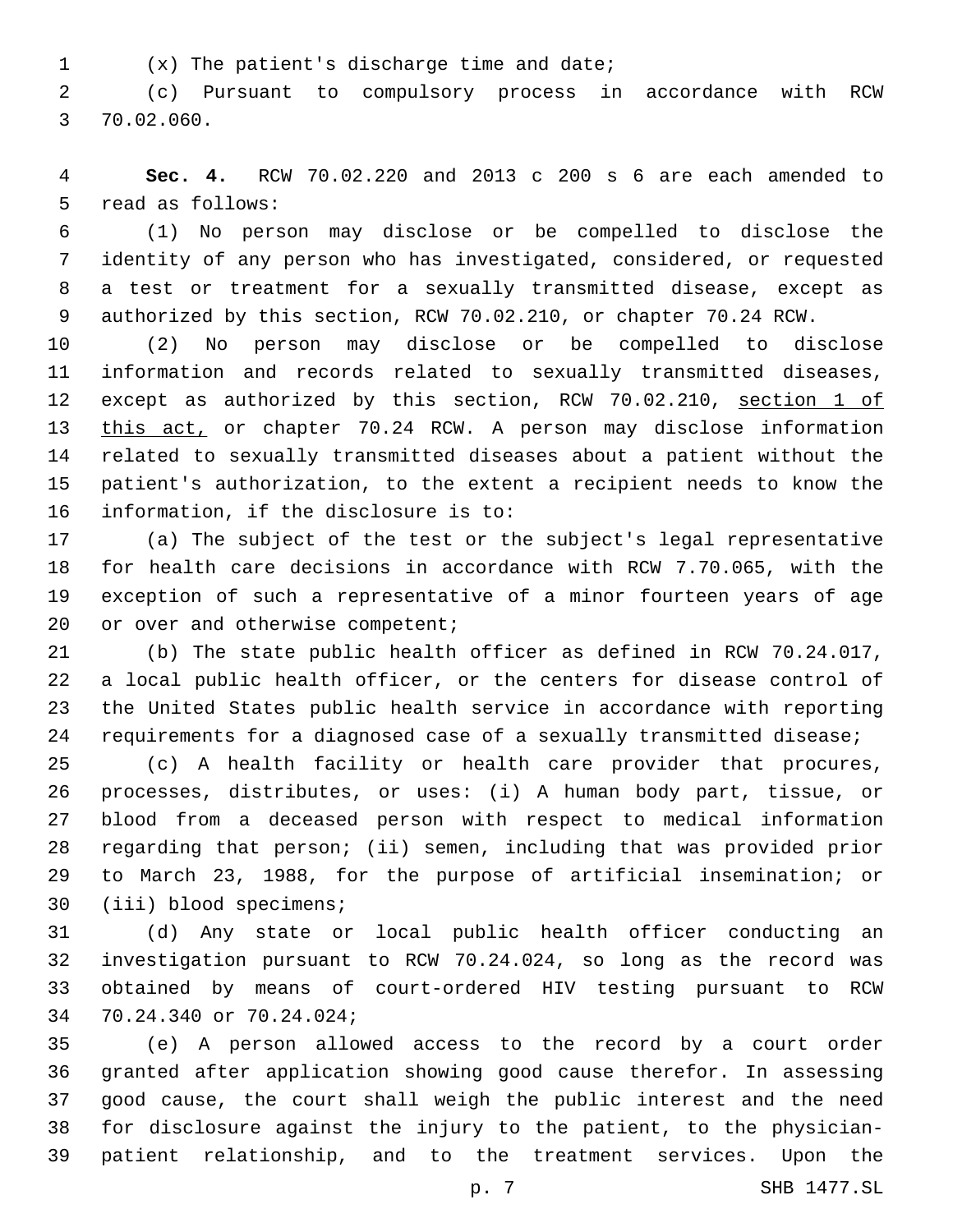granting of the order, the court, in determining the extent to which any disclosure of all or any part of the record of any such test is necessary, shall impose appropriate safeguards against unauthorized disclosure. An order authorizing disclosure must: (i) Limit disclosure to those parts of the patient's record deemed essential to fulfill the objective for which the order was granted; (ii) limit disclosure to those persons whose need for information is the basis for the order; and (iii) include any other appropriate measures to keep disclosure to a minimum for the protection of the patient, the 10 physician-patient relationship, and the treatment services;

 (f) Persons who, because of their behavioral interaction with the infected individual, have been placed at risk for acquisition of a sexually transmitted disease, as provided in RCW 70.24.022, if the health officer or authorized representative believes that the exposed person was unaware that a risk of disease exposure existed and that 16 the disclosure of the identity of the infected person is necessary;

 (g) A law enforcement officer, firefighter, health care provider, health care facility staff person, department of correction's staff person, jail staff person, or other persons as defined by the board of health in rule pursuant to RCW 70.24.340(4), who has requested a test of a person whose bodily fluids he or she has been substantially exposed to, pursuant to RCW 70.24.340(4), if a state or local public 23 health officer performs the test;

 (h) Claims management personnel employed by or associated with an insurer, health care service contractor, health maintenance organization, self-funded health plan, state administered health care claims payer, or any other payer of health care claims where such disclosure is to be used solely for the prompt and accurate evaluation and payment of medical or related claims. Information released under this subsection must be confidential and may not be released or available to persons who are not involved in handling or 32 determining medical claims payment; and

 (i) A department of social and health services worker, a child placing agency worker, or a guardian ad litem who is responsible for making or reviewing placement or case-planning decisions or recommendations to the court regarding a child, who is less than fourteen years of age, has a sexually transmitted disease, and is in the custody of the department of social and health services or a licensed child placing agency. This information may also be received by a person responsible for providing residential care for such a

p. 8 SHB 1477.SL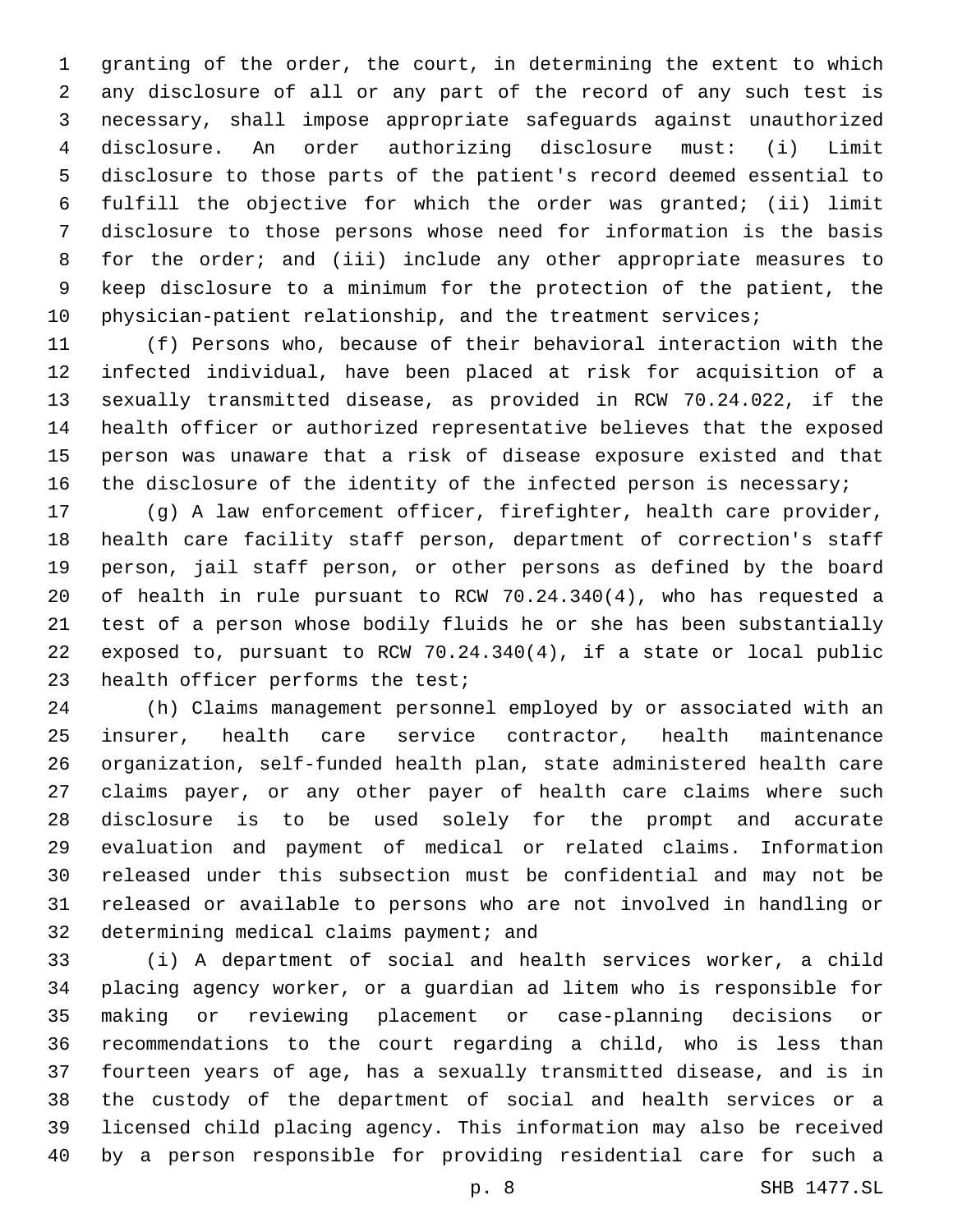child when the department of social and health services or a licensed child placing agency determines that it is necessary for the 3 provision of child care services.

 (3) No person to whom the results of a test for a sexually transmitted disease have been disclosed pursuant to subsection (2) of this section may disclose the test results to another person except 7 as authorized by that subsection.

 (4) The release of sexually transmitted disease information regarding an offender or detained person, except as provided in subsection (2)(d) of this section, is governed as follows:

 (a) The sexually transmitted disease status of a department of corrections offender who has had a mandatory test conducted pursuant to RCW 70.24.340(1), 70.24.360, or 70.24.370 must be made available by department of corrections health care providers and local public health officers to the department of corrections health care administrator or infection control coordinator of the facility in which the offender is housed. The information made available to the health care administrator or the infection control coordinator under this subsection (4)(a) may be used only for disease prevention or control and for protection of the safety and security of the staff, offenders, and the public. The information may be submitted to transporting officers and receiving facilities, including facilities that are not under the department of corrections' jurisdiction according to the provisions of (d) and (e) of this subsection.

 (b) The sexually transmitted disease status of a person detained in a jail who has had a mandatory test conducted pursuant to RCW 70.24.340(1), 70.24.360, or 70.24.370 must be made available by the local public health officer to a jail health care administrator or infection control coordinator. The information made available to a health care administrator under this subsection (4)(b) may be used only for disease prevention or control and for protection of the safety and security of the staff, offenders, detainees, and the public. The information may be submitted to transporting officers and receiving facilities according to the provisions of (d) and (e) of 35 this subsection.

 (c) Information regarding the sexually transmitted disease status of an offender or detained person is confidential and may be disclosed by a correctional health care administrator or infection control coordinator or local jail health care administrator or infection control coordinator only as necessary for disease

p. 9 SHB 1477.SL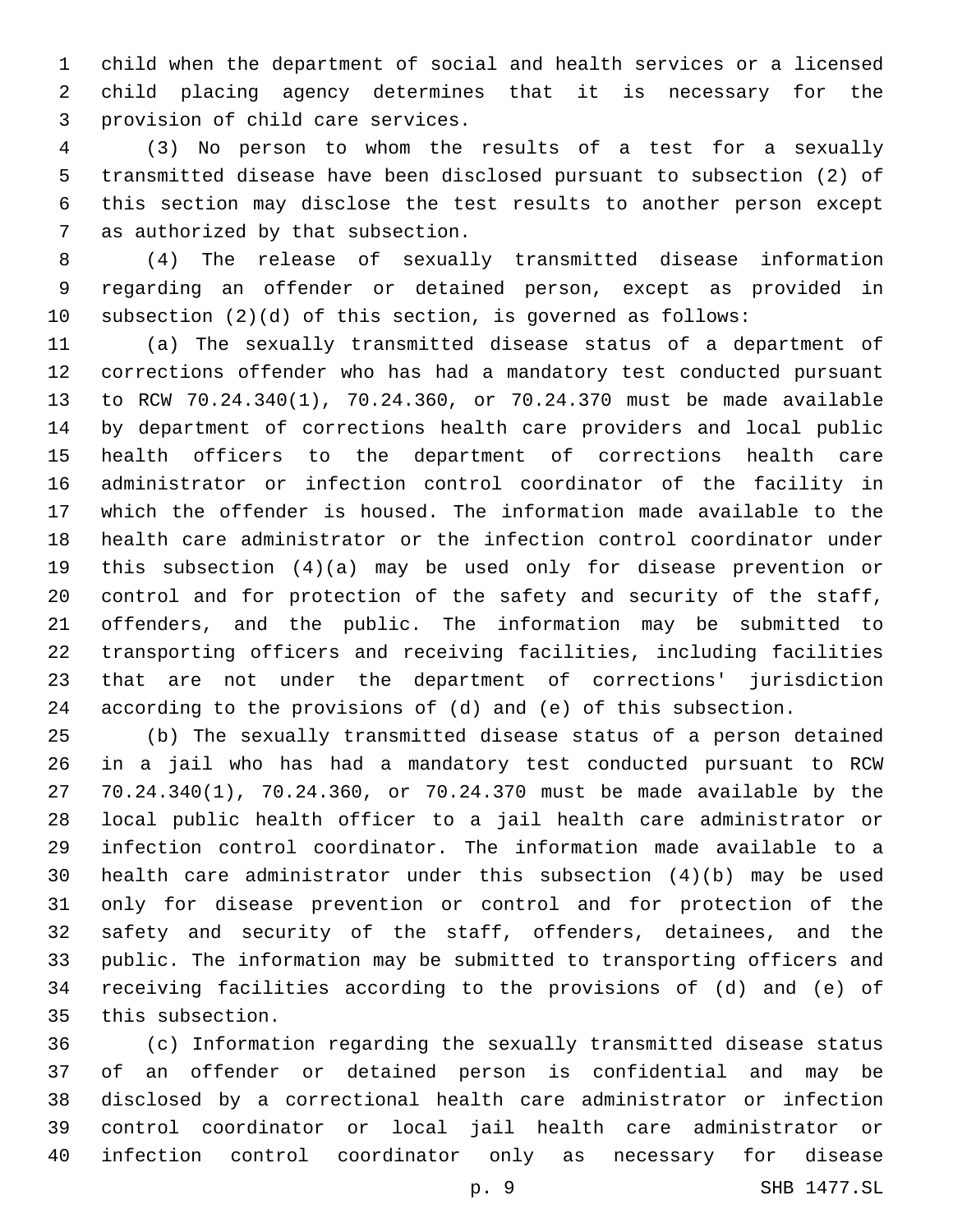prevention or control and for protection of the safety and security of the staff, offenders, and the public. Unauthorized disclosure of this information to any person may result in disciplinary action, in addition to the penalties prescribed in RCW 70.24.080 or any other 5 penalties as may be prescribed by law.

 (d) Notwithstanding the limitations on disclosure contained in (a), (b), and (c) of this subsection, whenever any member of a jail staff or department of corrections staff has been substantially exposed to the bodily fluids of an offender or detained person, then the results of any tests conducted pursuant to RCW 70.24.340(1), 70.24.360, or 70.24.370, must be immediately disclosed to the staff person in accordance with the Washington Administrative Code rules governing employees' occupational exposure to blood-borne pathogens. Disclosure must be accompanied by appropriate counseling for the staff member, including information regarding follow-up testing and treatment. Disclosure must also include notice that subsequent disclosure of the information in violation of this chapter or use of the information to harass or discriminate against the offender or detainee may result in disciplinary action, in addition to the penalties prescribed in RCW 70.24.080, and imposition of other 21 penalties prescribed by law.

 (e) The staff member must also be informed whether the offender or detained person had any other communicable disease, as defined in RCW 72.09.251(3), when the staff person was substantially exposed to 25 the offender's or detainee's bodily fluids.

 (f) The test results of voluntary and anonymous HIV testing or HIV-related condition, as defined in RCW 70.24.017, may not be disclosed to a staff person except as provided in this section and 29 RCW 70.02.050(1)((+e+)) (d) and 70.24.340(4). A health care administrator or infection control coordinator may provide the staff member with information about how to obtain the offender's or detainee's test results under this section and RCW 70.02.050(1)  $((+e))$   $(d)$  and 70.24.340(4).

 (5) The requirements of this section do not apply to the customary methods utilized for the exchange of medical information among health care providers in order to provide health care services to the patient, nor do they apply within health care facilities where there is a need for access to confidential medical information to 39 fulfill professional duties.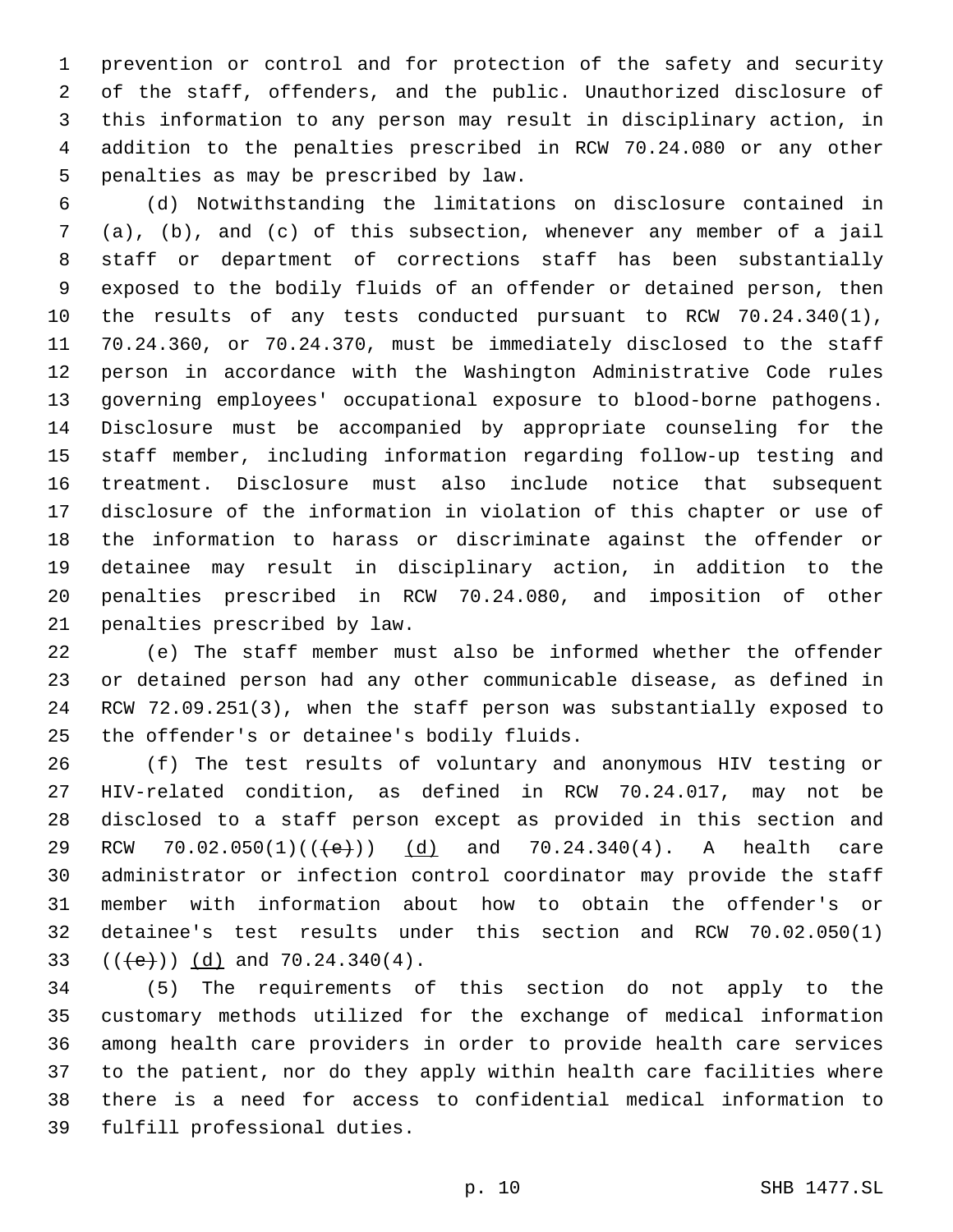(6) Upon request of the victim, disclosure of test results under this section to victims of sexual offenses under chapter 9A.44 RCW must be made if the result is negative or positive. The county prosecuting attorney shall notify the victim of the right to such disclosure. The disclosure must be accompanied by appropriate counseling, including information regarding follow-up testing.

 (7) A person, including a health care facility or health care provider, shall disclose the identity of any person who has investigated, considered, or requested a test or treatment for a sexually transmitted disease and information and records related to sexually transmitted diseases to federal, state, or local public health authorities, to the extent the health care provider is required by law to report health care information; when needed to determine compliance with state or federal certification or registration rules or laws; or when needed to protect the public health. Any health care information obtained under this subsection is exempt from public inspection and copying pursuant to chapter 42.56 18 RCW.

 **Sec. 5.** RCW 70.02.230 and 2014 c 225 s 71 and 2014 c 220 s 9 are 20 each reenacted and amended to read as follows:

 (1) Except as provided in this section, RCW 70.02.050, 71.05.445,  $((70.96A.150.7))$  74.09.295, 70.02.210, 70.02.240, 70.02.250, and 70.02.260, or pursuant to a valid authorization under RCW 70.02.030, the fact of admission to a provider for mental health services and all information and records compiled, obtained, or maintained in the course of providing mental health services to either voluntary or involuntary recipients of services at public or private agencies must 28 be confidential.

 (2) Information and records related to mental health services, other than those obtained through treatment under chapter 71.34 RCW, 31 may be disclosed only:

 (a) In communications between qualified professional persons to meet the requirements of chapter 71.05 RCW, in the provision of services or appropriate referrals, or in the course of guardianship 35 proceedings if provided to a professional person:

- 36 (i) Employed by the facility;
- (ii) Who has medical responsibility for the patient's care;
- (iii) Who is a designated mental health professional;
- (iv) Who is providing services under chapter 71.24 RCW;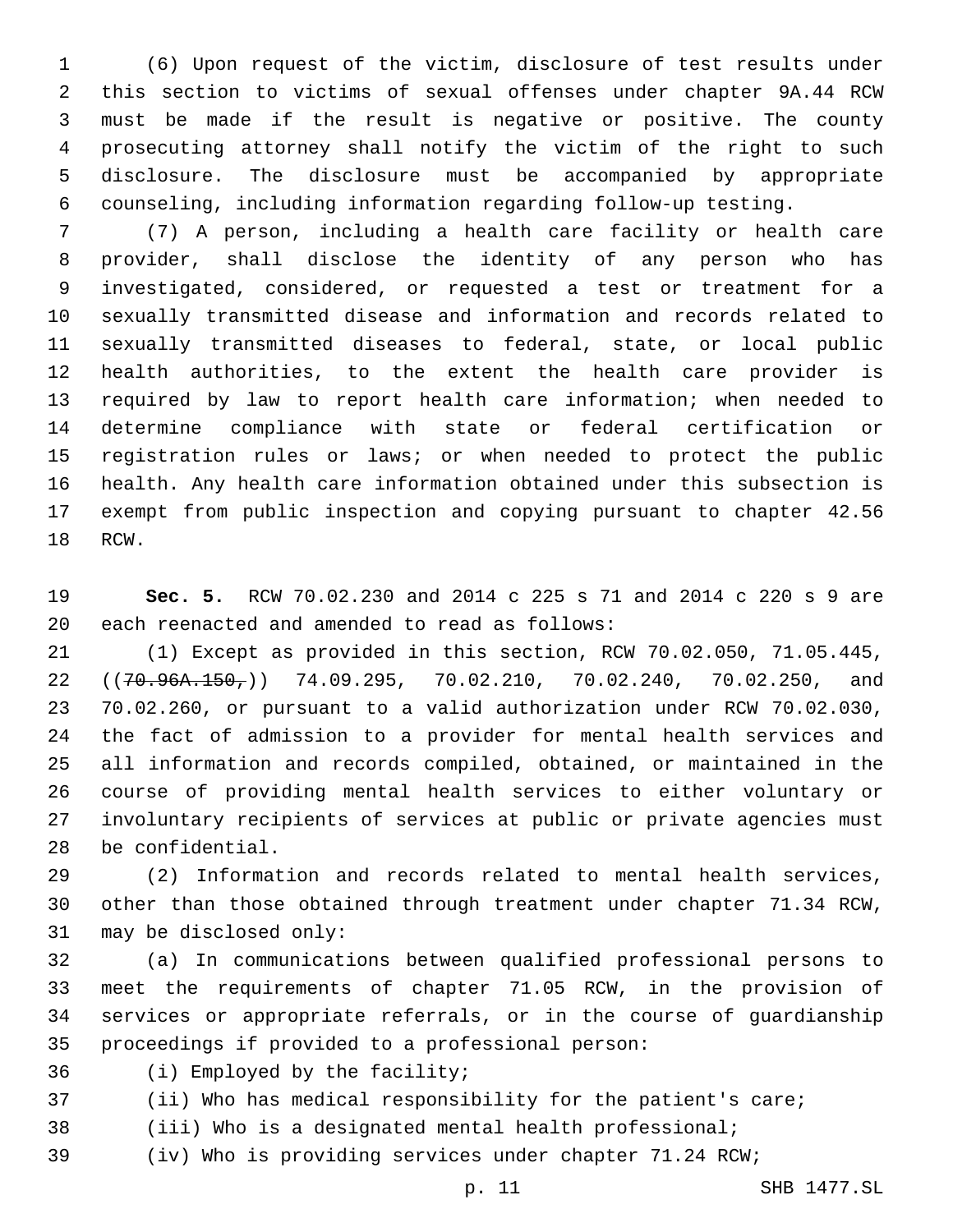(v) Who is employed by a state or local correctional facility 2 where the person is confined or supervised; or

 (vi) Who is providing evaluation, treatment, or follow-up services under chapter 10.77 RCW;4

 (b) When the communications regard the special needs of a patient and the necessary circumstances giving rise to such needs and the disclosure is made by a facility providing services to the operator of a facility in which the patient resides or will reside;

 (c)(i) When the person receiving services, or his or her guardian, designates persons to whom information or records may be released, or if the person is a minor, when his or her parents make 12 such a designation;

 (ii) A public or private agency shall release to a person's next of kin, attorney, personal representative, guardian, or conservator, 15 if any:

 (A) The information that the person is presently a patient in the facility or that the person is seriously physically ill;

 (B) A statement evaluating the mental and physical condition of the patient, and a statement of the probable duration of the patient's confinement, if such information is requested by the next of kin, attorney, personal representative, guardian, or conservator; and

 (iii) Other information requested by the next of kin or attorney as may be necessary to decide whether or not proceedings should be 25 instituted to appoint a guardian or conservator;

 (d)(i) To the courts as necessary to the administration of chapter 71.05 RCW or to a court ordering an evaluation or treatment under chapter 10.77 RCW solely for the purpose of preventing the entry of any evaluation or treatment order that is inconsistent with 30 any order entered under chapter 71.05 RCW.

 (ii) To a court or its designee in which a motion under chapter 10.77 RCW has been made for involuntary medication of a defendant for 33 the purpose of competency restoration.

 (iii) Disclosure under this subsection is mandatory for the purpose of the federal health insurance portability and 36 accountability act;

 (e)(i) When a mental health professional is requested by a representative of a law enforcement or corrections agency, including a police officer, sheriff, community corrections officer, a municipal attorney, or prosecuting attorney to undertake an investigation or

p. 12 SHB 1477.SL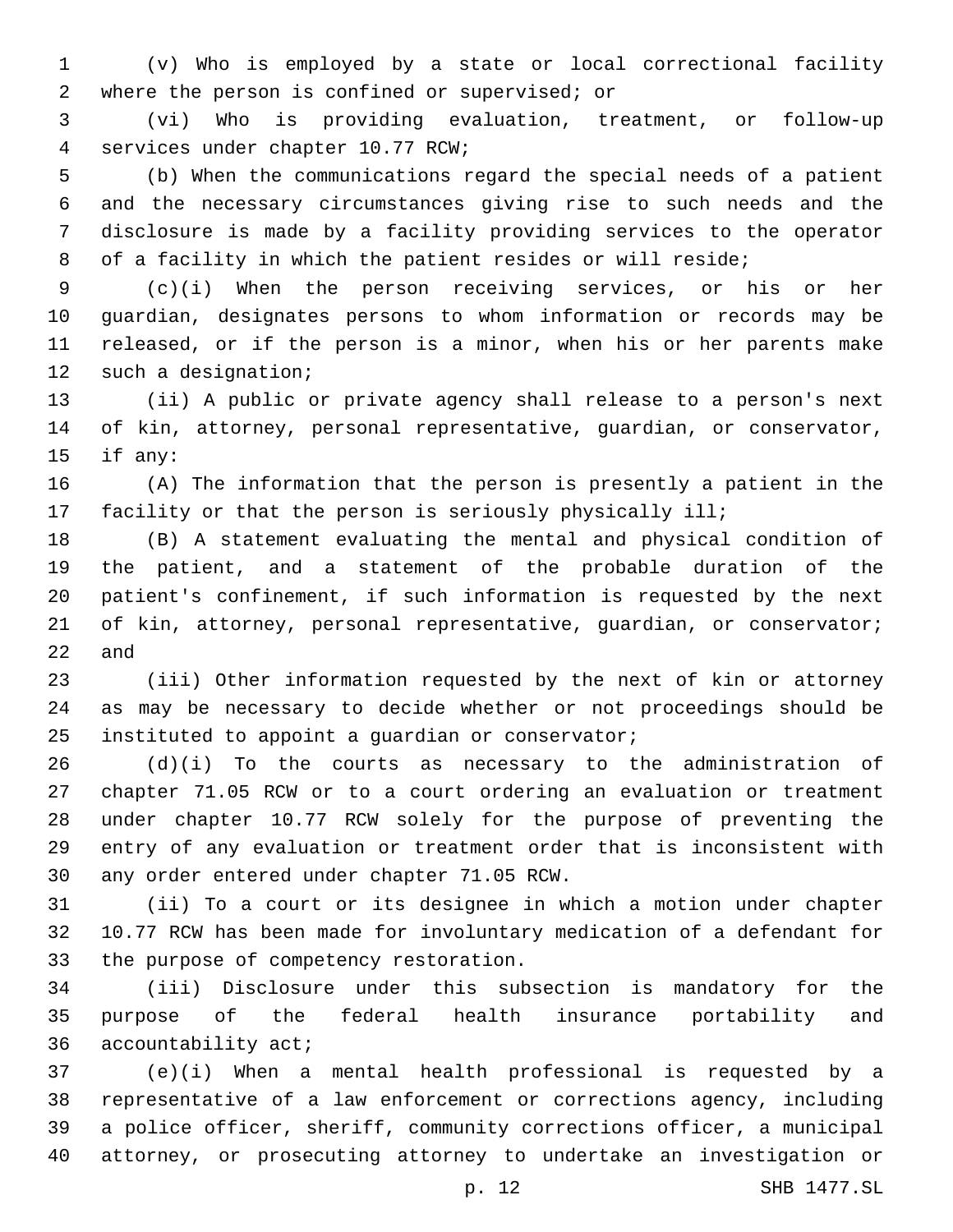provide treatment under RCW 71.05.150, 10.31.110, or 71.05.153, the mental health professional shall, if requested to do so, advise the representative in writing of the results of the investigation including a statement of reasons for the decision to detain or release the person investigated. The written report must be submitted within seventy-two hours of the completion of the investigation or the request from the law enforcement or corrections representative, 8 whichever occurs later.

 (ii) Disclosure under this subsection is mandatory for the purposes of the federal health insurance portability and 11 accountability act;

12 (f) To the attorney of the detained person;

 (g) To the prosecuting attorney as necessary to carry out the responsibilities of the office under RCW 71.05.330(2), 71.05.340(1)(b), and 71.05.335. The prosecutor must be provided access to records regarding the committed person's treatment and prognosis, medication, behavior problems, and other records relevant to the issue of whether treatment less restrictive than inpatient treatment is in the best interest of the committed person or others. Information must be disclosed only after giving notice to the 21 committed person and the person's counsel;

 (h)(i) To appropriate law enforcement agencies and to a person, when the identity of the person is known to the public or private agency, whose health and safety has been threatened, or who is known to have been repeatedly harassed, by the patient. The person may designate a representative to receive the disclosure. The disclosure must be made by the professional person in charge of the public or private agency or his or her designee and must include the dates of commitment, admission, discharge, or release, authorized or unauthorized absence from the agency's facility, and only any other information that is pertinent to the threat or harassment. The agency or its employees are not civilly liable for the decision to disclose or not, so long as the decision was reached in good faith and without 34 gross negligence.

 (ii) Disclosure under this subsection is mandatory for the purposes of the federal health insurance portability and 37 accountability act;

 (i)(i) To appropriate corrections and law enforcement agencies all necessary and relevant information in the event of a crisis or emergent situation that poses a significant and imminent risk to the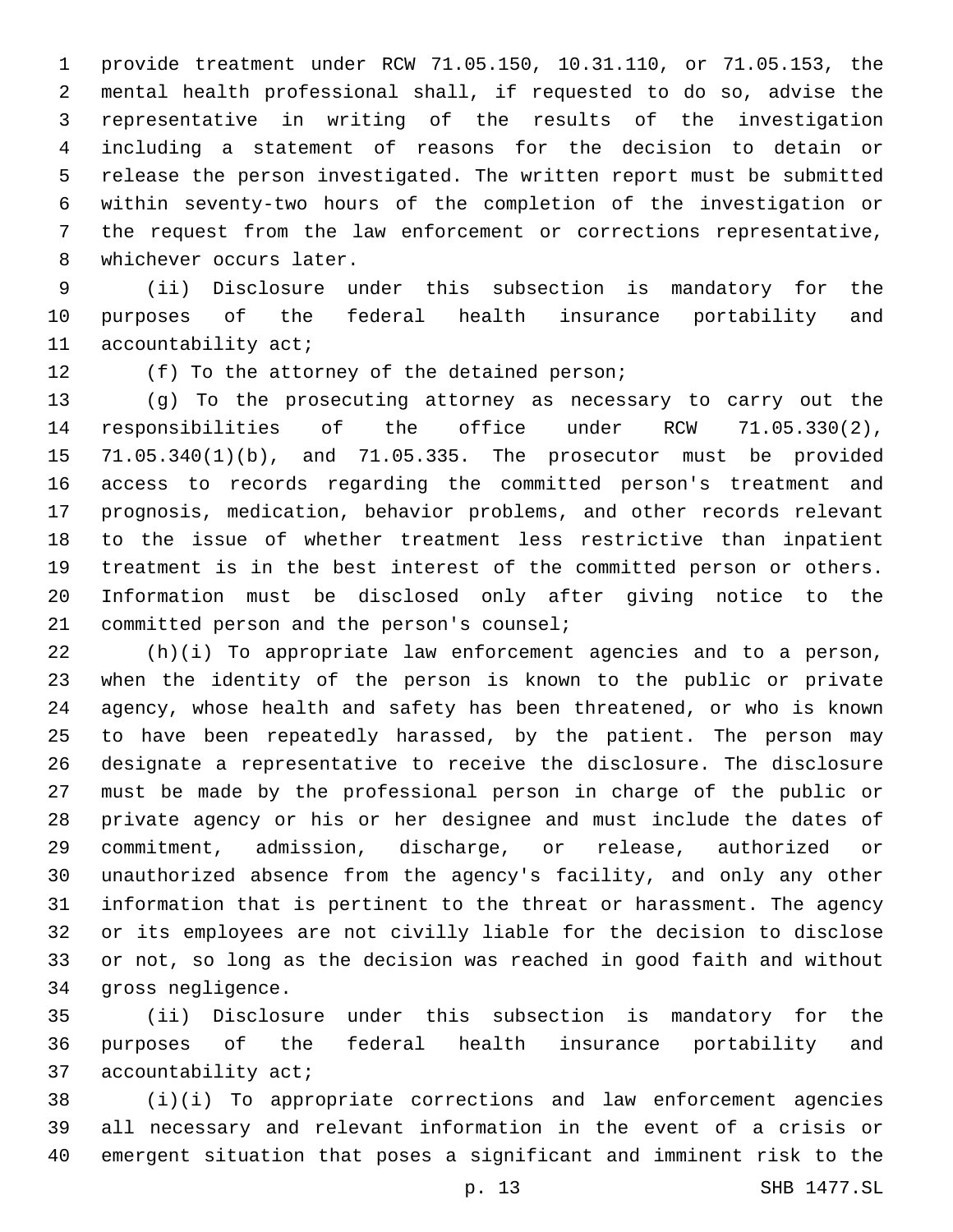public. The mental health service agency or its employees are not civilly liable for the decision to disclose or not so long as the decision was reached in good faith and without gross negligence.

 (ii) Disclosure under this subsection is mandatory for the purposes of the health insurance portability and accountability act;

 (j) To the persons designated in RCW 71.05.425 for the purposes 7 described in those sections;

 (k) Upon the death of a person. The person's next of kin, personal representative, guardian, or conservator, if any, must be notified. Next of kin who are of legal age and competent must be notified under this section in the following order: Spouse, parents, children, brothers and sisters, and other relatives according to the degree of relation. Access to all records and information compiled, obtained, or maintained in the course of providing services to a 15 deceased patient are governed by RCW 70.02.140;

 (l) To mark headstones or otherwise memorialize patients interred at state hospital cemeteries. The department of social and health services shall make available the name, date of birth, and date of death of patients buried in state hospital cemeteries fifty years 20 after the death of a patient;

 (m) To law enforcement officers and to prosecuting attorneys as 22 are necessary to enforce RCW  $9.41.040(2)(a)((\overrightarrow{ii}))$  (iii). The extent of information that may be released is limited as follows:

 (i) Only the fact, place, and date of involuntary commitment, an official copy of any order or orders of commitment, and an official copy of any written or oral notice of ineligibility to possess a firearm that was provided to the person pursuant to RCW 9.41.047(1), 28 must be disclosed upon request;

 (ii) The law enforcement and prosecuting attorneys may only release the information obtained to the person's attorney as required by court rule and to a jury or judge, if a jury is waived, that presides over any trial at which the person is charged with violating 33 RCW  $9.41.040(2)(a)((\overrightarrow{11}))(iii);$ 

 (iii) Disclosure under this subsection is mandatory for the purposes of the federal health insurance portability and 36 accountability act;

 (n) When a patient would otherwise be subject to the provisions of this section and disclosure is necessary for the protection of the patient or others due to his or her unauthorized disappearance from the facility, and his or her whereabouts is unknown, notice of the

p. 14 SHB 1477.SL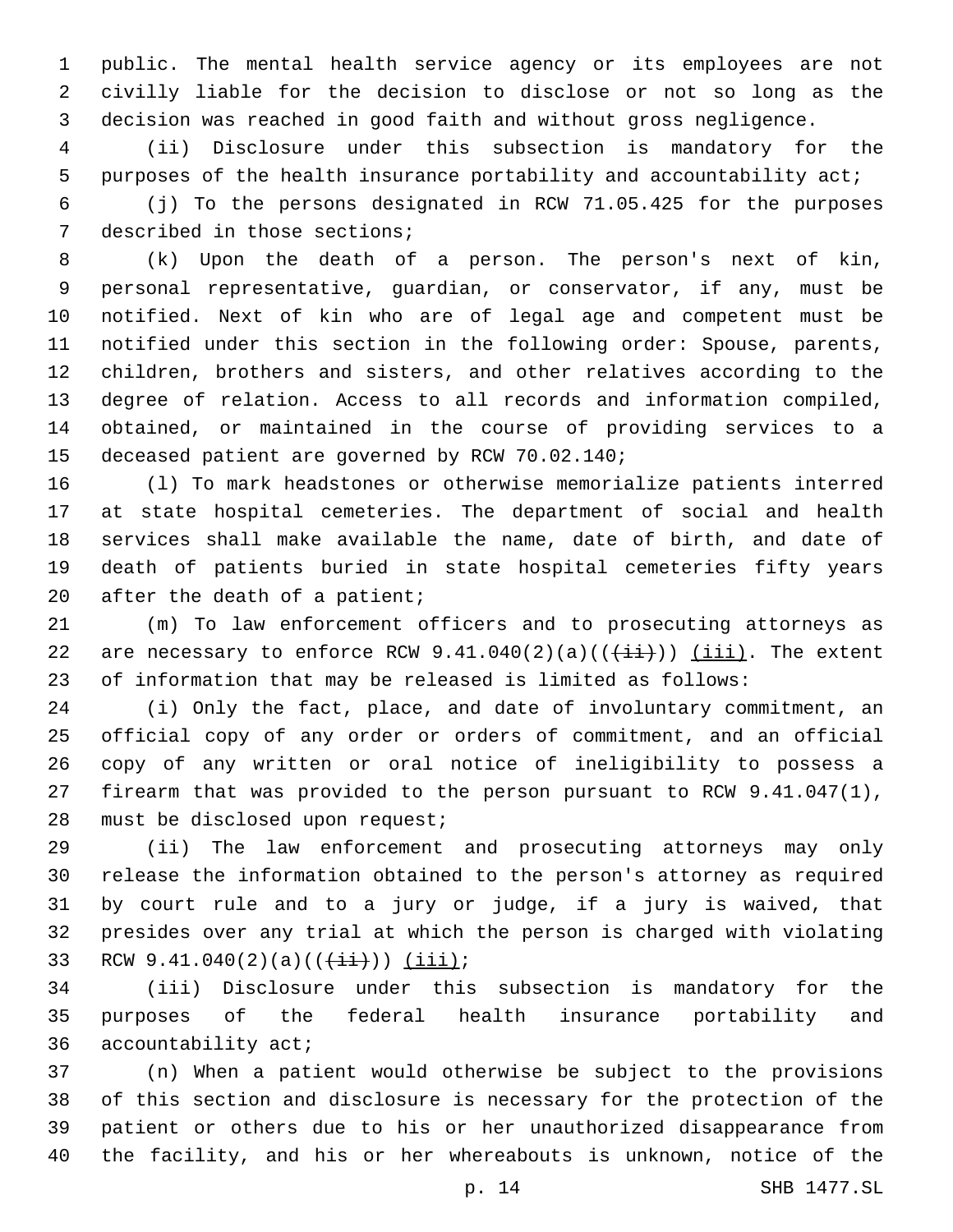disappearance, along with relevant information, may be made to relatives, the department of corrections when the person is under the supervision of the department, and governmental law enforcement agencies designated by the physician or psychiatric advanced registered nurse practitioner in charge of the patient or the professional person in charge of the facility, or his or her 7 professional designee;

8 (o) Pursuant to lawful order of a court;

 (p) To qualified staff members of the department, to the director of behavioral health organizations, to resource management services responsible for serving a patient, or to service providers designated by resource management services as necessary to determine the progress and adequacy of treatment and to determine whether the person should be transferred to a less restrictive or more 15 appropriate treatment modality or facility;

 (q) Within the mental health service agency where the patient is receiving treatment, confidential information may be disclosed to persons employed, serving in bona fide training programs, or participating in supervised volunteer programs, at the facility when 20 it is necessary to perform their duties;

 (r) Within the department as necessary to coordinate treatment for mental illness, developmental disabilities, alcoholism, or drug 23 abuse of persons who are under the supervision of the department;

 (s) To a licensed physician or psychiatric advanced registered nurse practitioner who has determined that the life or health of the person is in danger and that treatment without the information and records related to mental health services could be injurious to the patient's health. Disclosure must be limited to the portions of the 29 records necessary to meet the medical emergency;

 (t) Consistent with the requirements of the federal health information portability and accountability act, to a licensed mental health professional or a health care professional licensed under chapter 18.71, 18.71A, 18.57, 18.57A, 18.79, or 18.36A RCW who is providing care to a person, or to whom a person has been referred for evaluation or treatment, to assure coordinated care and treatment of that person. Psychotherapy notes may not be released without authorization of the person who is the subject of the request for 38 release of information;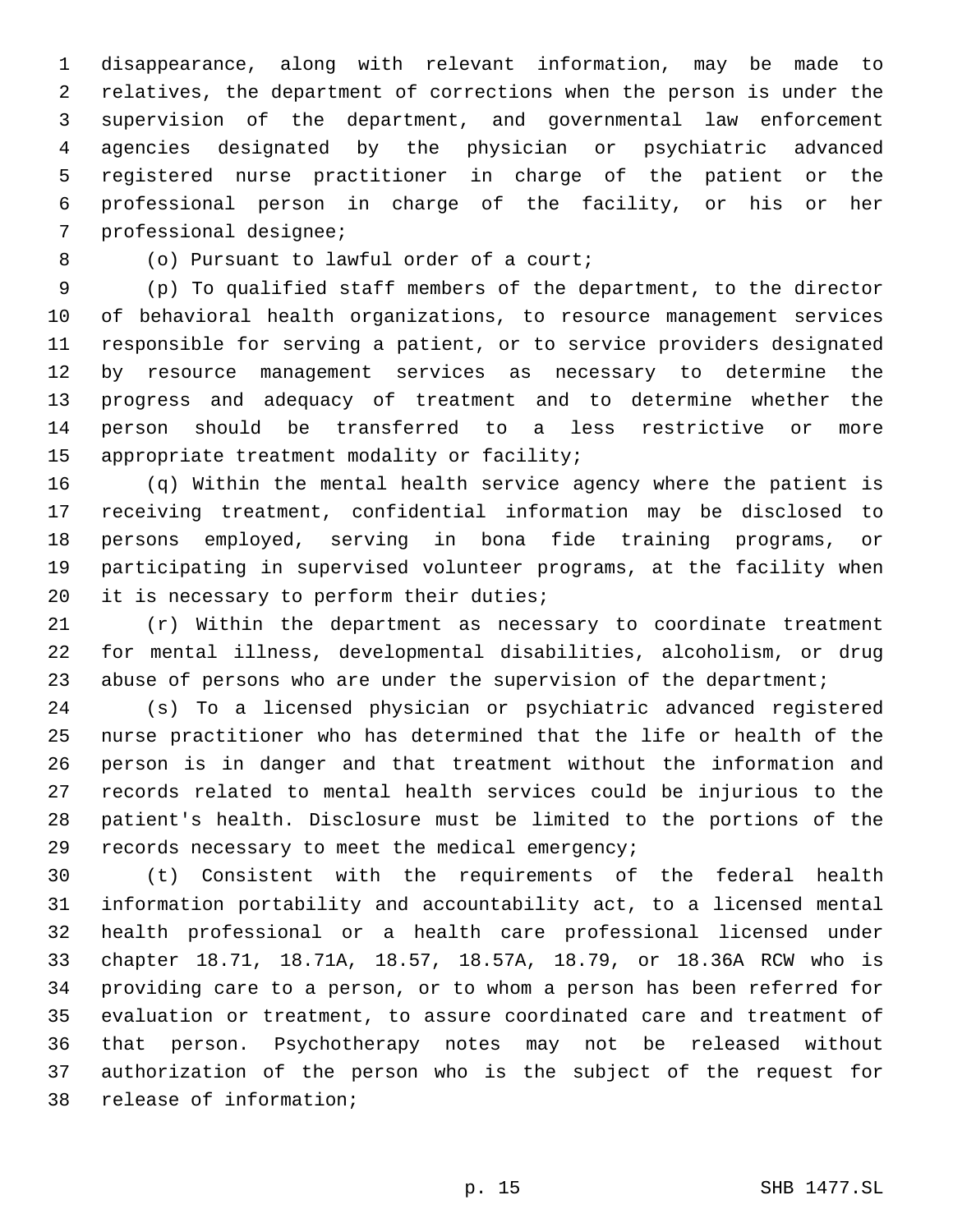(u) To administrative and office support staff designated to obtain medical records for those licensed professionals listed in (t) 3 of this subsection;

 (v) To a facility that is to receive a person who is involuntarily committed under chapter 71.05 RCW, or upon transfer of the person from one evaluation and treatment facility to another. The release of records under this subsection is limited to the information and records related to mental health services required by law, a record or summary of all somatic treatments, and a discharge summary. The discharge summary may include a statement of the patient's problem, the treatment goals, the type of treatment which has been provided, and recommendation for future treatment, but may not include the patient's complete treatment record;

 (w) To the person's counsel or guardian ad litem, without modification, at any time in order to prepare for involuntary commitment or recommitment proceedings, reexaminations, appeals, or other actions relating to detention, admission, commitment, or 18 patient's rights under chapter 71.05 RCW;

 (x) To staff members of the protection and advocacy agency or to staff members of a private, nonprofit corporation for the purpose of protecting and advocating the rights of persons with mental disorders or developmental disabilities. Resource management services may limit the release of information to the name, birthdate, and county of residence of the patient, information regarding whether the patient was voluntarily admitted, or involuntarily committed, the date and place of admission, placement, or commitment, the name and address of a guardian of the patient, and the date and place of the guardian's appointment. Any staff member who wishes to obtain additional information must notify the patient's resource management services in writing of the request and of the resource management services' right to object. The staff member shall send the notice by mail to the guardian's address. If the guardian does not object in writing within fifteen days after the notice is mailed, the staff member may obtain the additional information. If the guardian objects in writing within fifteen days after the notice is mailed, the staff member may not 36 obtain the additional information;

 (y) To all current treating providers of the patient with prescriptive authority who have written a prescription for the patient within the last twelve months. For purposes of coordinating health care, the department may release without written authorization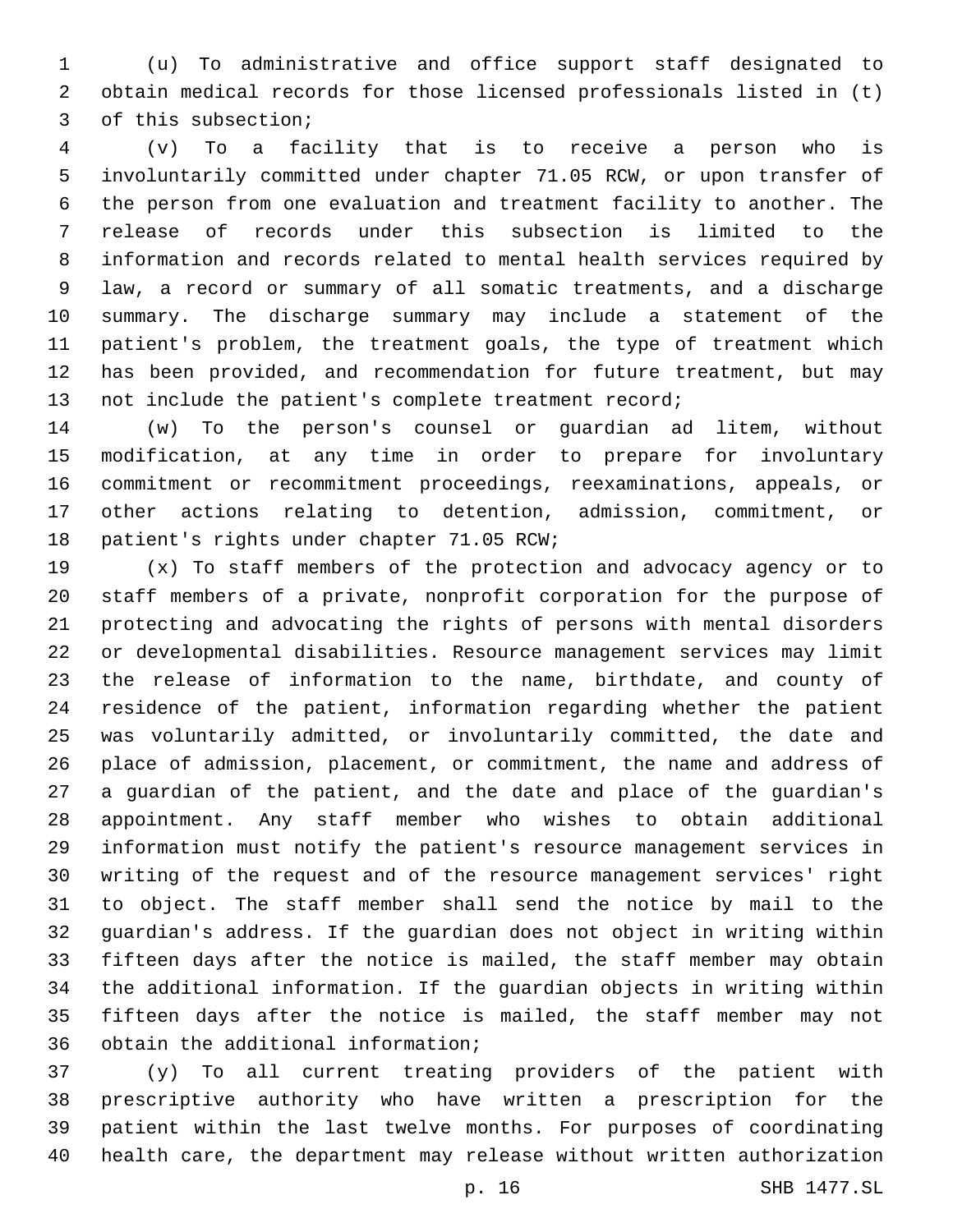of the patient, information acquired for billing and collection purposes as described in RCW 70.02.050(1)(d). The department shall notify the patient that billing and collection information has been released to named providers, and provide the substance of the information released and the dates of such release. The department may not release counseling, inpatient psychiatric hospitalization, or drug and alcohol treatment information without a signed written 8 release from the client;

 (z)(i) To the secretary of social and health services for either program evaluation or research, or both so long as the secretary adopts rules for the conduct of the evaluation or research, or both. Such rules must include, but need not be limited to, the requirement that all evaluators and researchers sign an oath of confidentiality 14 substantially as follows:

 "As a condition of conducting evaluation or research concerning persons who have received services from (fill in the facility, 17 agency, or person) I, . . . . . . , agree not to divulge, publish, or otherwise make known to unauthorized persons or the public any information obtained in the course of such evaluation or research regarding persons who have received services such that the person who 21 received such services is identifiable.

 I recognize that unauthorized release of confidential information may subject me to civil liability under the provisions of state law. /s/ . . . . . ."

 (ii) Nothing in this chapter may be construed to prohibit the compilation and publication of statistical data for use by government or researchers under standards, including standards to assure 28 maintenance of confidentiality, set forth by the secretary;

 (aa) To any person if the conditions in section 1 of this act are 30 met.

 (3) Whenever federal law or federal regulations restrict the release of information contained in the information and records related to mental health services of any patient who receives treatment for chemical dependency, the department may restrict the release of the information as necessary to comply with federal law and regulations.36

 (4) Civil liability and immunity for the release of information about a particular person who is committed to the department of social and health services under RCW 71.05.280(3) and

p. 17 SHB 1477.SL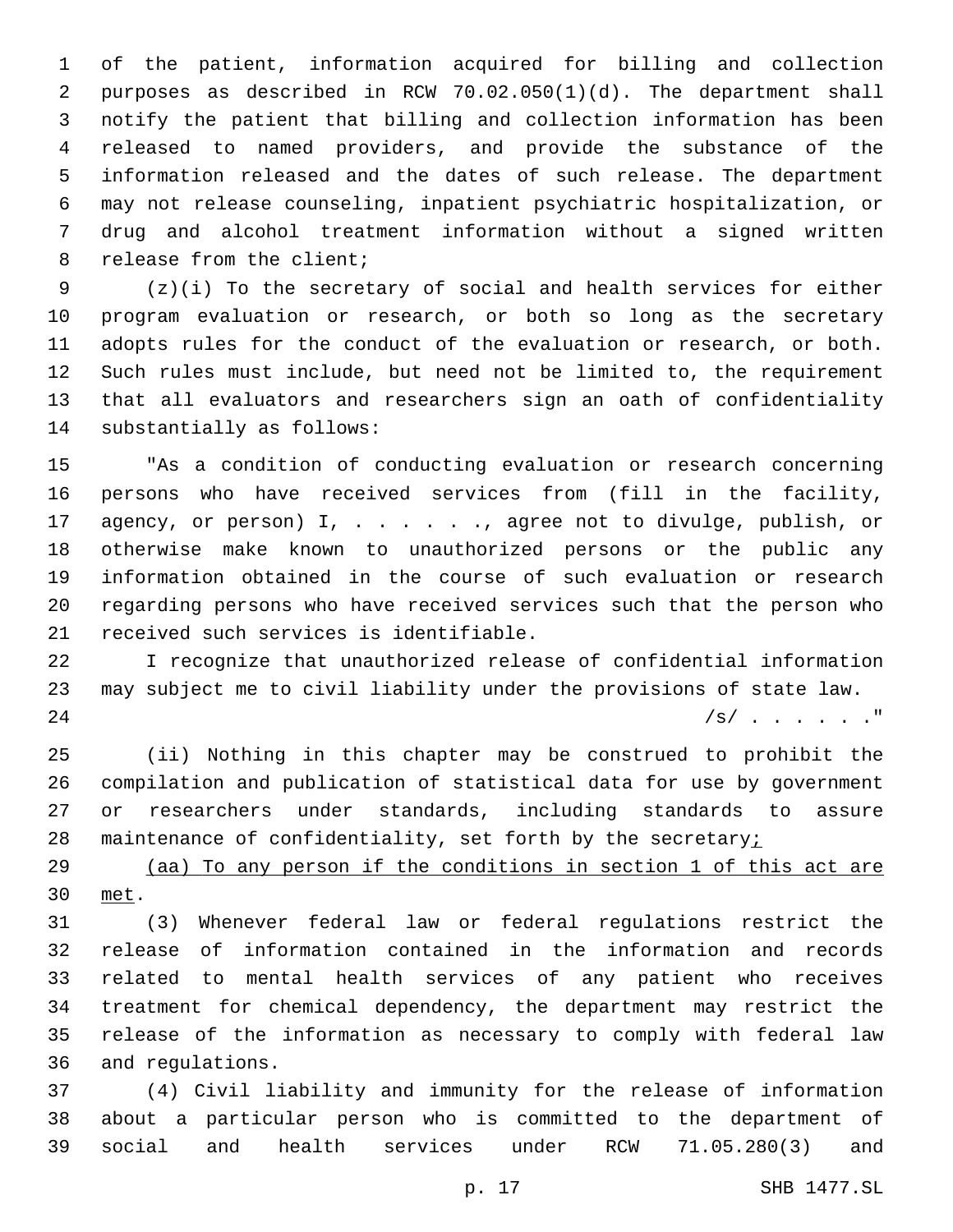1 71.05.320( $(\frac{4}{3})$ )  $(4)(c)$  after dismissal of a sex offense as defined in RCW 9.94A.030, is governed by RCW 4.24.550.2

 (5) The fact of admission to a provider of mental health services, as well as all records, files, evidence, findings, or orders made, prepared, collected, or maintained pursuant to chapter 71.05 RCW are not admissible as evidence in any legal proceeding outside that chapter without the written authorization of the person who was the subject of the proceeding except as provided in RCW 70.02.260, in a subsequent criminal prosecution of a person committed 10 pursuant to RCW 71.05.280(3) or 71.05.320( $(\frac{4}{3})$ )  $(4)(c)$  on charges that were dismissed pursuant to chapter 10.77 RCW due to incompetency to stand trial, in a civil commitment proceeding pursuant to chapter 71.09 RCW, or, in the case of a minor, a guardianship or dependency proceeding. The records and files maintained in any court proceeding pursuant to chapter 71.05 RCW must be confidential and available subsequent to such proceedings only to the person who was the subject of the proceeding or his or her attorney. In addition, the court may order the subsequent release or use of such records or files only upon good cause shown if the court finds that appropriate safeguards for strict confidentiality are and will be maintained.

 (6)(a) Except as provided in RCW 4.24.550, any person may bring an action against an individual who has willfully released confidential information or records concerning him or her in violation of the provisions of this section, for the greater of the 25 following amounts:

26 (i) One thousand dollars; or

(ii) Three times the amount of actual damages sustained, if any.

 (b) It is not a prerequisite to recovery under this subsection that the plaintiff suffered or was threatened with special, as 30 contrasted with general, damages.

 (c) Any person may bring an action to enjoin the release of confidential information or records concerning him or her or his or her ward, in violation of the provisions of this section, and may in the same action seek damages as provided in this subsection.

 (d) The court may award to the plaintiff, should he or she prevail in any action authorized by this subsection, reasonable attorney fees in addition to those otherwise provided by law.

 (e) If an action is brought under this subsection, no action may 39 be brought under RCW 70.02.170.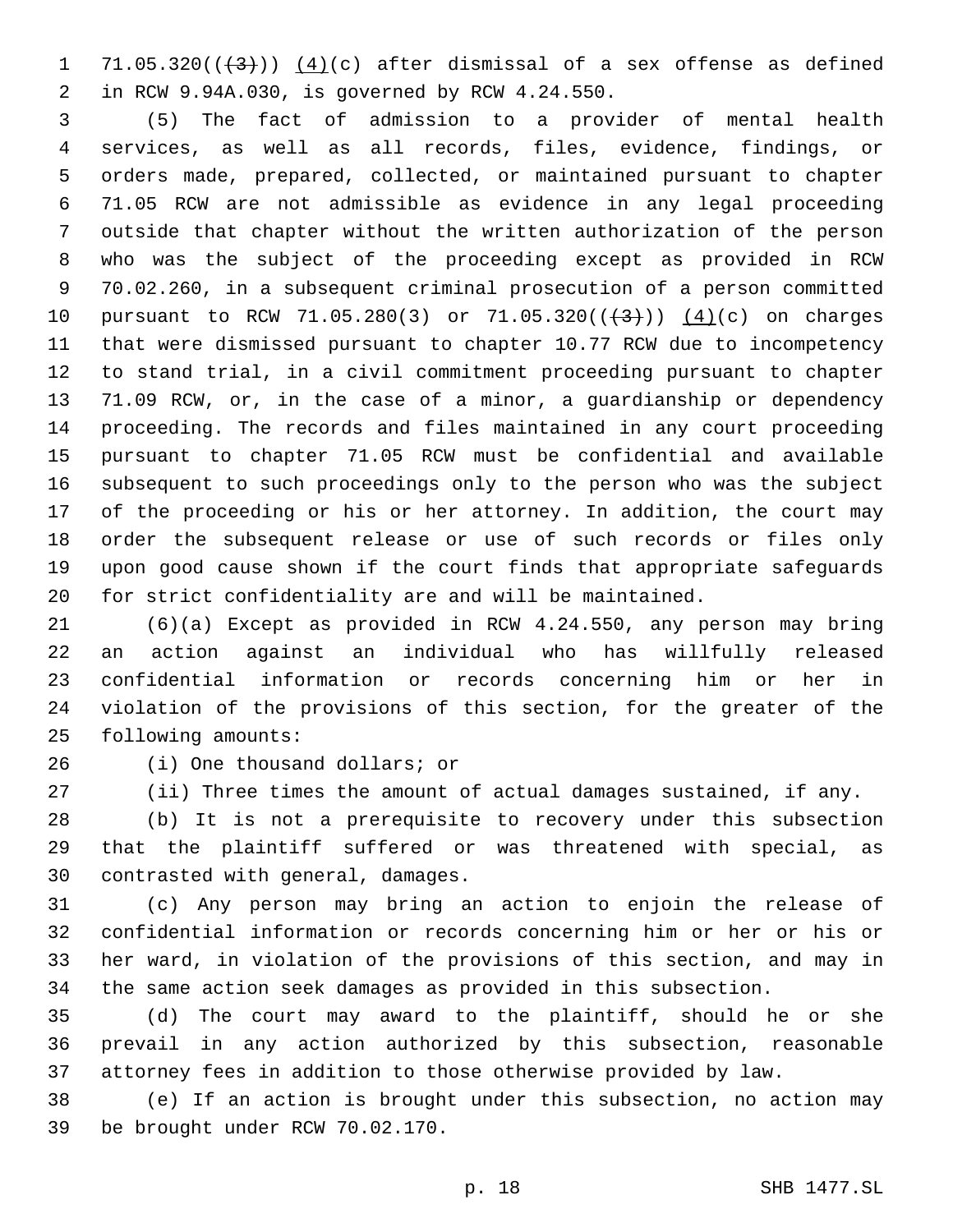**Sec. 6.** RCW 70.02.230 and 2016 sp.s. c 29 s 417 are each amended 2 to read as follows:

 (1) Except as provided in this section, RCW 70.02.050, 71.05.445, 74.09.295, 70.02.210, 70.02.240, 70.02.250, and 70.02.260, or pursuant to a valid authorization under RCW 70.02.030, the fact of admission to a provider for mental health services and all information and records compiled, obtained, or maintained in the course of providing mental health services to either voluntary or involuntary recipients of services at public or private agencies must 10 be confidential.

 (2) Information and records related to mental health services, other than those obtained through treatment under chapter 71.34 RCW, 13 may be disclosed only:

 (a) In communications between qualified professional persons to meet the requirements of chapter 71.05 RCW, in the provision of services or appropriate referrals, or in the course of guardianship 17 proceedings if provided to a professional person:

18 (i) Employed by the facility;

(ii) Who has medical responsibility for the patient's care;

20 (iii) Who is a designated crisis responder;

(iv) Who is providing services under chapter 71.24 RCW;

 (v) Who is employed by a state or local correctional facility 23 where the person is confined or supervised; or

 (vi) Who is providing evaluation, treatment, or follow-up 25 services under chapter 10.77 RCW;

 (b) When the communications regard the special needs of a patient and the necessary circumstances giving rise to such needs and the disclosure is made by a facility providing services to the operator of a facility in which the patient resides or will reside;

 (c)(i) When the person receiving services, or his or her guardian, designates persons to whom information or records may be released, or if the person is a minor, when his or her parents make 33 such a designation;

 (ii) A public or private agency shall release to a person's next of kin, attorney, personal representative, guardian, or conservator, 36 if any:

 (A) The information that the person is presently a patient in the facility or that the person is seriously physically ill;

 (B) A statement evaluating the mental and physical condition of the patient, and a statement of the probable duration of the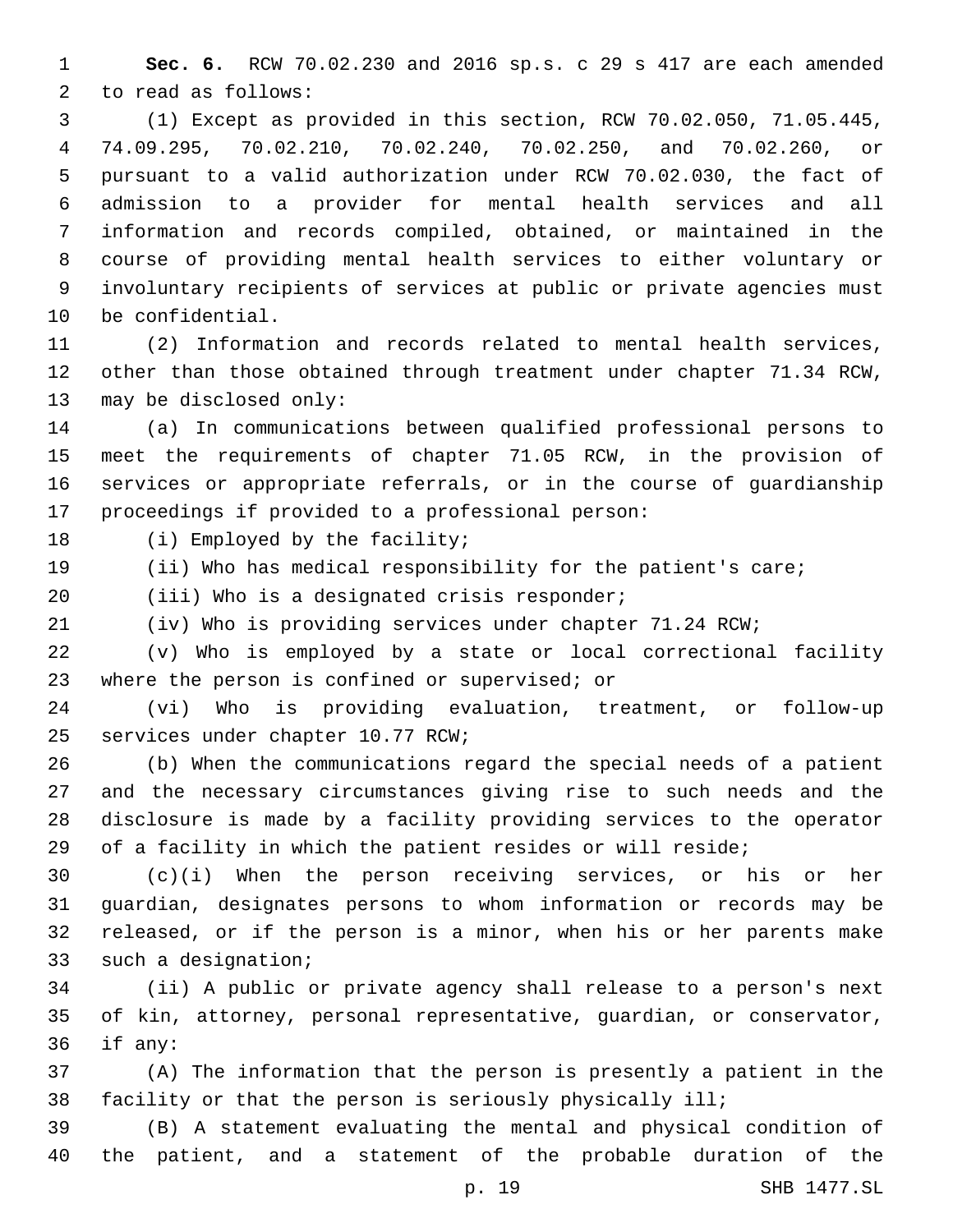patient's confinement, if such information is requested by the next of kin, attorney, personal representative, guardian, or conservator; 3 and

 (iii) Other information requested by the next of kin or attorney as may be necessary to decide whether or not proceedings should be instituted to appoint a guardian or conservator;6

 (d)(i) To the courts as necessary to the administration of chapter 71.05 RCW or to a court ordering an evaluation or treatment under chapter 10.77 RCW solely for the purpose of preventing the entry of any evaluation or treatment order that is inconsistent with 11 any order entered under chapter 71.05 RCW.

 (ii) To a court or its designee in which a motion under chapter 10.77 RCW has been made for involuntary medication of a defendant for 14 the purpose of competency restoration.

 (iii) Disclosure under this subsection is mandatory for the purpose of the federal health insurance portability and 17 accountability act;

 (e)(i) When a mental health professional or designated crisis responder is requested by a representative of a law enforcement or corrections agency, including a police officer, sheriff, community corrections officer, a municipal attorney, or prosecuting attorney to undertake an investigation or provide treatment under RCW 71.05.150, 10.31.110, or 71.05.153, the mental health professional or designated crisis responder shall, if requested to do so, advise the representative in writing of the results of the investigation including a statement of reasons for the decision to detain or release the person investigated. The written report must be submitted within seventy-two hours of the completion of the investigation or the request from the law enforcement or corrections representative, 30 whichever occurs later.

 (ii) Disclosure under this subsection is mandatory for the purposes of the federal health insurance portability and 33 accountability act;

34 (f) To the attorney of the detained person;

 (g) To the prosecuting attorney as necessary to carry out the responsibilities of the office under RCW 71.05.330(2), 71.05.340(1)(b), and 71.05.335. The prosecutor must be provided access to records regarding the committed person's treatment and prognosis, medication, behavior problems, and other records relevant to the issue of whether treatment less restrictive than inpatient

p. 20 SHB 1477.SL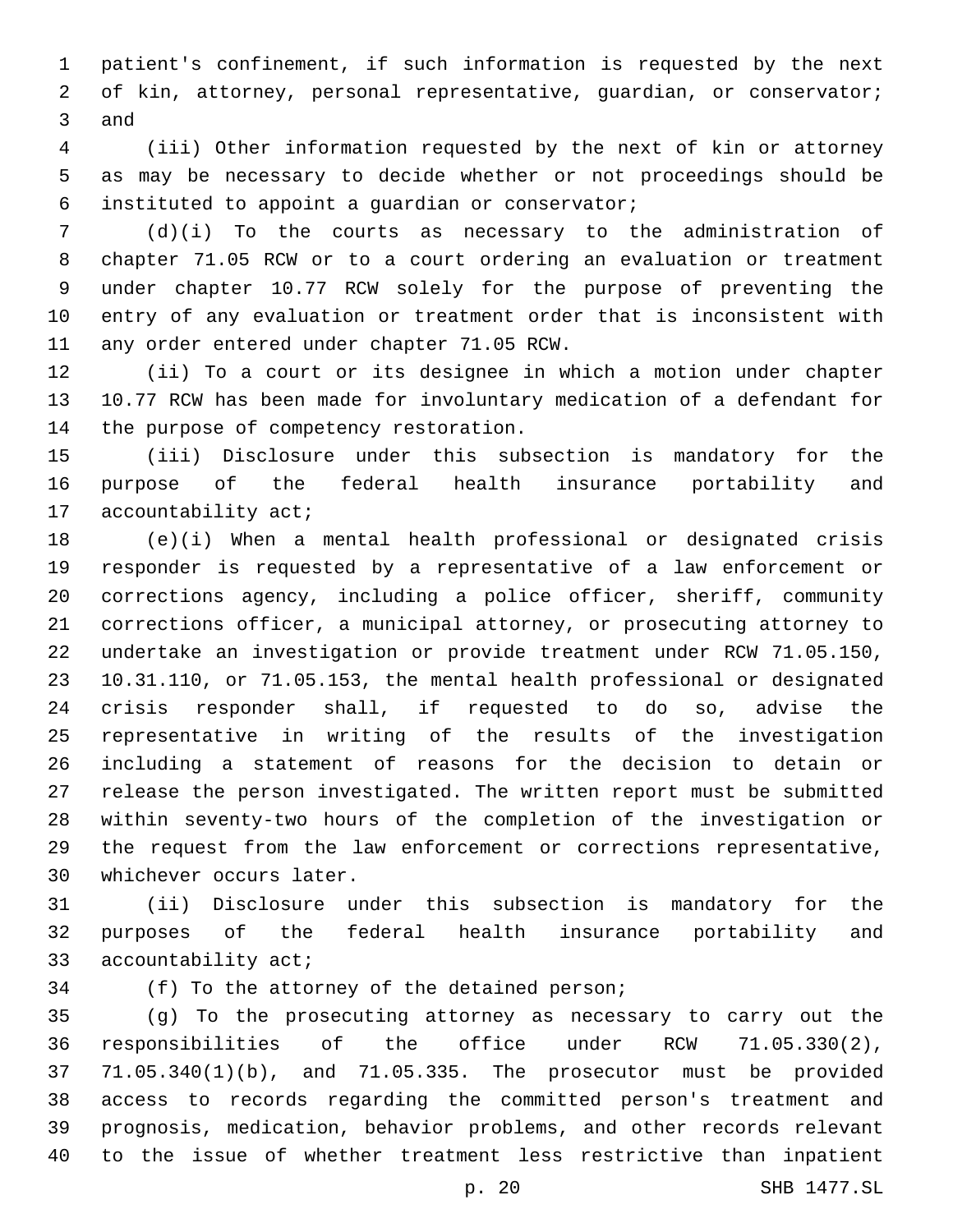treatment is in the best interest of the committed person or others. Information must be disclosed only after giving notice to the 3 committed person and the person's counsel;

 (h)(i) To appropriate law enforcement agencies and to a person, when the identity of the person is known to the public or private agency, whose health and safety has been threatened, or who is known to have been repeatedly harassed, by the patient. The person may designate a representative to receive the disclosure. The disclosure must be made by the professional person in charge of the public or private agency or his or her designee and must include the dates of commitment, admission, discharge, or release, authorized or unauthorized absence from the agency's facility, and only any other information that is pertinent to the threat or harassment. The agency or its employees are not civilly liable for the decision to disclose or not, so long as the decision was reached in good faith and without 16 gross negligence.

 (ii) Disclosure under this subsection is mandatory for the purposes of the federal health insurance portability and 19 accountability act;

 (i)(i) To appropriate corrections and law enforcement agencies all necessary and relevant information in the event of a crisis or emergent situation that poses a significant and imminent risk to the public. The mental health service agency or its employees are not civilly liable for the decision to disclose or not so long as the decision was reached in good faith and without gross negligence.

 (ii) Disclosure under this subsection is mandatory for the 27 purposes of the health insurance portability and accountability act;

 (j) To the persons designated in RCW 71.05.425 for the purposes 29 described in those sections;

 (k) Upon the death of a person. The person's next of kin, personal representative, guardian, or conservator, if any, must be notified. Next of kin who are of legal age and competent must be notified under this section in the following order: Spouse, parents, children, brothers and sisters, and other relatives according to the degree of relation. Access to all records and information compiled, obtained, or maintained in the course of providing services to a 37 deceased patient are governed by RCW 70.02.140;

 (l) To mark headstones or otherwise memorialize patients interred at state hospital cemeteries. The department of social and health services shall make available the name, date of birth, and date of

p. 21 SHB 1477.SL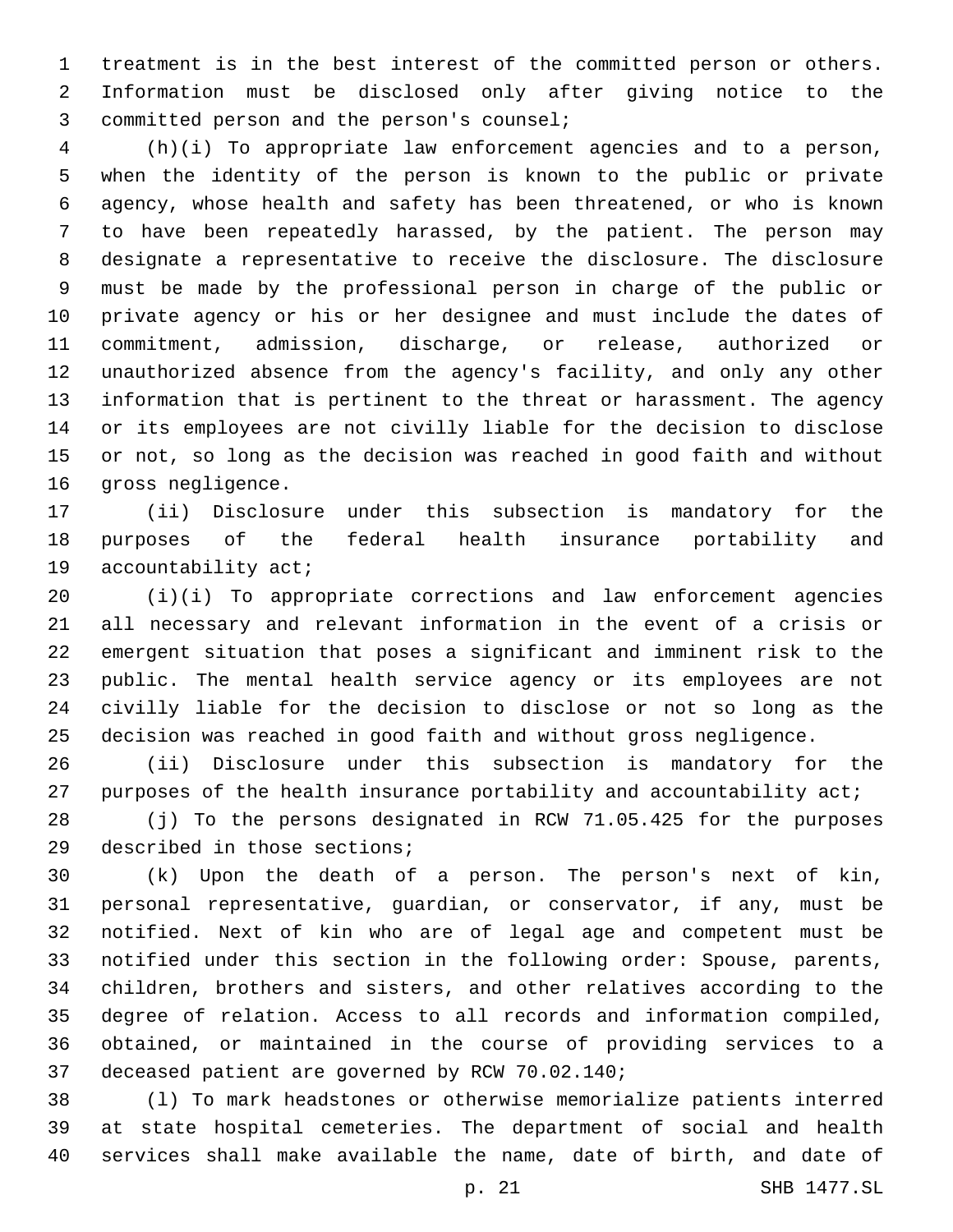death of patients buried in state hospital cemeteries fifty years 2 after the death of a patient;

 (m) To law enforcement officers and to prosecuting attorneys as are necessary to enforce RCW 9.41.040(2)(a)(iii). The extent of information that may be released is limited as follows:

 (i) Only the fact, place, and date of involuntary commitment, an official copy of any order or orders of commitment, and an official copy of any written or oral notice of ineligibility to possess a firearm that was provided to the person pursuant to RCW 9.41.047(1), 10 must be disclosed upon request;

 (ii) The law enforcement and prosecuting attorneys may only release the information obtained to the person's attorney as required by court rule and to a jury or judge, if a jury is waived, that presides over any trial at which the person is charged with violating 15 RCW  $9.41.040(2)(a)(iii)$ ;

 (iii) Disclosure under this subsection is mandatory for the purposes of the federal health insurance portability and 18 accountability act;

 (n) When a patient would otherwise be subject to the provisions of this section and disclosure is necessary for the protection of the patient or others due to his or her unauthorized disappearance from the facility, and his or her whereabouts is unknown, notice of the disappearance, along with relevant information, may be made to relatives, the department of corrections when the person is under the supervision of the department, and governmental law enforcement agencies designated by the physician or psychiatric advanced registered nurse practitioner in charge of the patient or the professional person in charge of the facility, or his or her 29 professional designee;

30 (o) Pursuant to lawful order of a court;

 (p) To qualified staff members of the department, to the director of behavioral health organizations, to resource management services responsible for serving a patient, or to service providers designated by resource management services as necessary to determine the progress and adequacy of treatment and to determine whether the person should be transferred to a less restrictive or more 37 appropriate treatment modality or facility;

 (q) Within the mental health service agency where the patient is receiving treatment, confidential information may be disclosed to persons employed, serving in bona fide training programs, or

p. 22 SHB 1477.SL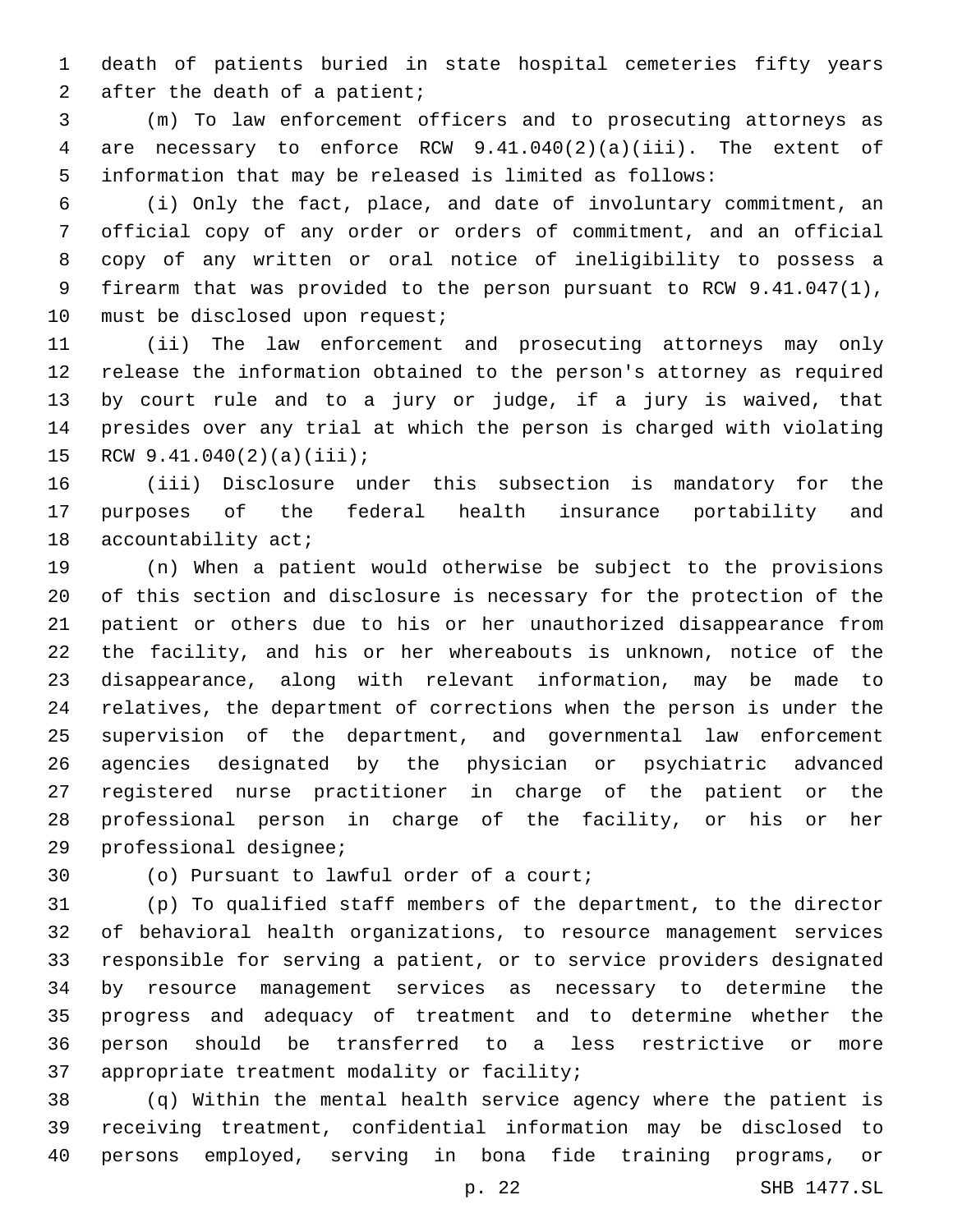participating in supervised volunteer programs, at the facility when 2 it is necessary to perform their duties;

 (r) Within the department as necessary to coordinate treatment for mental illness, developmental disabilities, alcoholism, or drug abuse of persons who are under the supervision of the department;

 (s) To a licensed physician or psychiatric advanced registered nurse practitioner who has determined that the life or health of the person is in danger and that treatment without the information and records related to mental health services could be injurious to the patient's health. Disclosure must be limited to the portions of the 11 records necessary to meet the medical emergency;

 (t) Consistent with the requirements of the federal health information portability and accountability act, to a licensed mental health professional or a health care professional licensed under chapter 18.71, 18.71A, 18.57, 18.57A, 18.79, or 18.36A RCW who is providing care to a person, or to whom a person has been referred for evaluation or treatment, to assure coordinated care and treatment of that person. Psychotherapy notes may not be released without authorization of the person who is the subject of the request for 20 release of information;

 (u) To administrative and office support staff designated to obtain medical records for those licensed professionals listed in (t) 23 of this subsection;

 (v) To a facility that is to receive a person who is involuntarily committed under chapter 71.05 RCW, or upon transfer of the person from one evaluation and treatment facility to another. The release of records under this subsection is limited to the information and records related to mental health services required by law, a record or summary of all somatic treatments, and a discharge summary. The discharge summary may include a statement of the patient's problem, the treatment goals, the type of treatment which has been provided, and recommendation for future treatment, but may not include the patient's complete treatment record;

 (w) To the person's counsel or guardian ad litem, without modification, at any time in order to prepare for involuntary commitment or recommitment proceedings, reexaminations, appeals, or other actions relating to detention, admission, commitment, or 38 patient's rights under chapter 71.05 RCW;

 (x) To staff members of the protection and advocacy agency or to staff members of a private, nonprofit corporation for the purpose of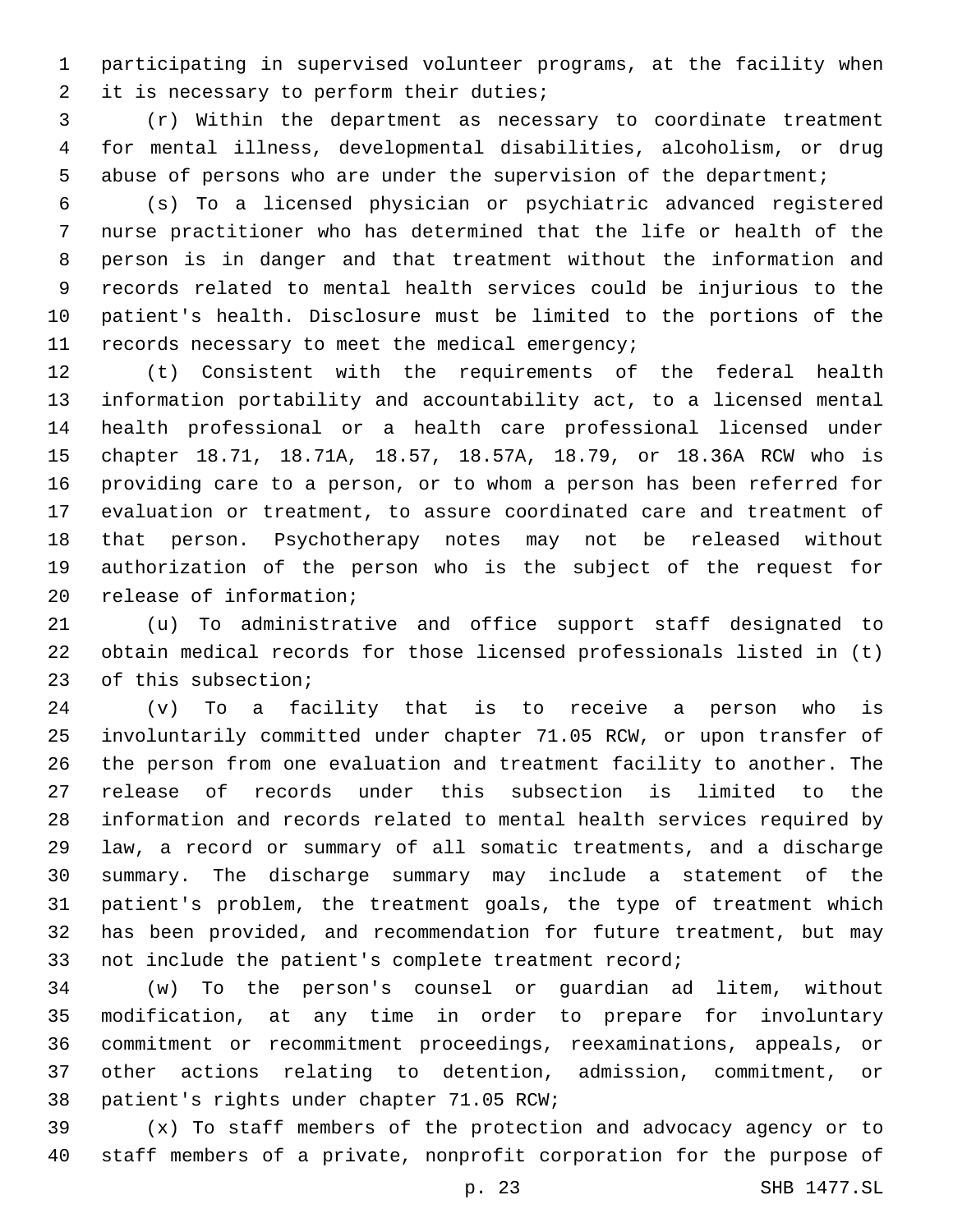protecting and advocating the rights of persons with mental disorders or developmental disabilities. Resource management services may limit the release of information to the name, birthdate, and county of residence of the patient, information regarding whether the patient was voluntarily admitted, or involuntarily committed, the date and place of admission, placement, or commitment, the name and address of a guardian of the patient, and the date and place of the guardian's appointment. Any staff member who wishes to obtain additional information must notify the patient's resource management services in writing of the request and of the resource management services' right to object. The staff member shall send the notice by mail to the guardian's address. If the guardian does not object in writing within fifteen days after the notice is mailed, the staff member may obtain the additional information. If the guardian objects in writing within fifteen days after the notice is mailed, the staff member may not 16 obtain the additional information;

 (y) To all current treating providers of the patient with prescriptive authority who have written a prescription for the patient within the last twelve months. For purposes of coordinating health care, the department may release without written authorization of the patient, information acquired for billing and collection purposes as described in RCW 70.02.050(1)(d). The department shall notify the patient that billing and collection information has been released to named providers, and provide the substance of the information released and the dates of such release. The department may not release counseling, inpatient psychiatric hospitalization, or drug and alcohol treatment information without a signed written 28 release from the client;

 (z)(i) To the secretary of social and health services for either program evaluation or research, or both so long as the secretary adopts rules for the conduct of the evaluation or research, or both. Such rules must include, but need not be limited to, the requirement that all evaluators and researchers sign an oath of confidentiality 34 substantially as follows:

 "As a condition of conducting evaluation or research concerning persons who have received services from (fill in the facility, agency, or person) I, . . . . . ., agree not to divulge, publish, or otherwise make known to unauthorized persons or the public any information obtained in the course of such evaluation or research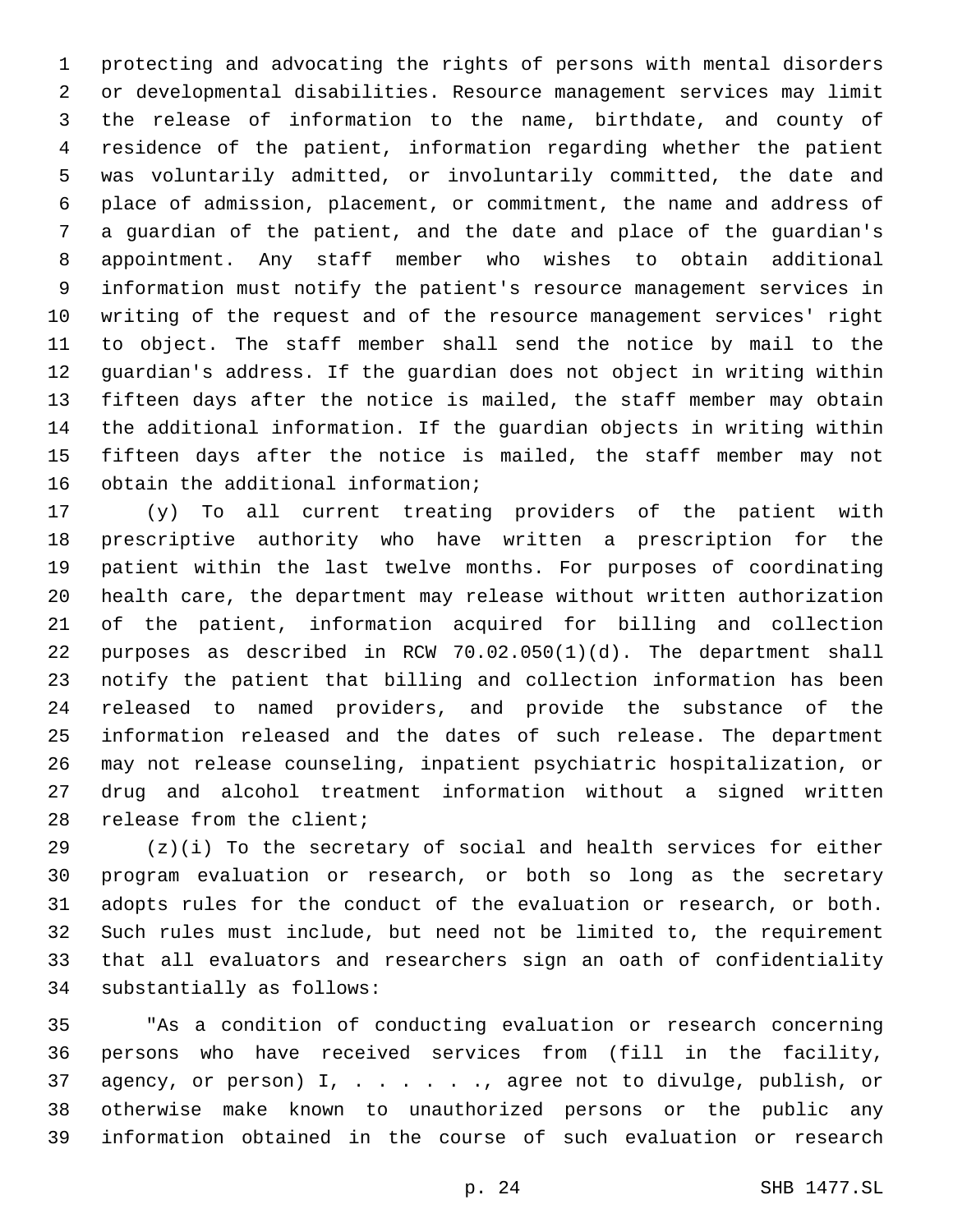regarding persons who have received services such that the person who 2 received such services is identifiable.

 I recognize that unauthorized release of confidential information may subject me to civil liability under the provisions of state law. /s/ . . . . . ."

 (ii) Nothing in this chapter may be construed to prohibit the compilation and publication of statistical data for use by government or researchers under standards, including standards to assure 9 maintenance of confidentiality, set forth by the secretary;

 (aa) To any person if the conditions in section 1 of this act are 11 met.

 (3) Whenever federal law or federal regulations restrict the release of information contained in the information and records related to mental health services of any patient who receives treatment for chemical dependency, the department may restrict the release of the information as necessary to comply with federal law 17 and regulations.

 (4) Civil liability and immunity for the release of information about a particular person who is committed to the department of social and health services under RCW 71.05.280(3) and 71.05.320(4)(c) after dismissal of a sex offense as defined in RCW 9.94A.030, is 22 governed by RCW 4.24.550.

 (5) The fact of admission to a provider of mental health services, as well as all records, files, evidence, findings, or orders made, prepared, collected, or maintained pursuant to chapter 71.05 RCW are not admissible as evidence in any legal proceeding outside that chapter without the written authorization of the person who was the subject of the proceeding except as provided in RCW 70.02.260, in a subsequent criminal prosecution of a person committed pursuant to RCW 71.05.280(3) or 71.05.320(4)(c) on charges that were dismissed pursuant to chapter 10.77 RCW due to incompetency to stand trial, in a civil commitment proceeding pursuant to chapter 71.09 RCW, or, in the case of a minor, a guardianship or dependency proceeding. The records and files maintained in any court proceeding pursuant to chapter 71.05 RCW must be confidential and available subsequent to such proceedings only to the person who was the subject of the proceeding or his or her attorney. In addition, the court may order the subsequent release or use of such records or files only

p. 25 SHB 1477.SL